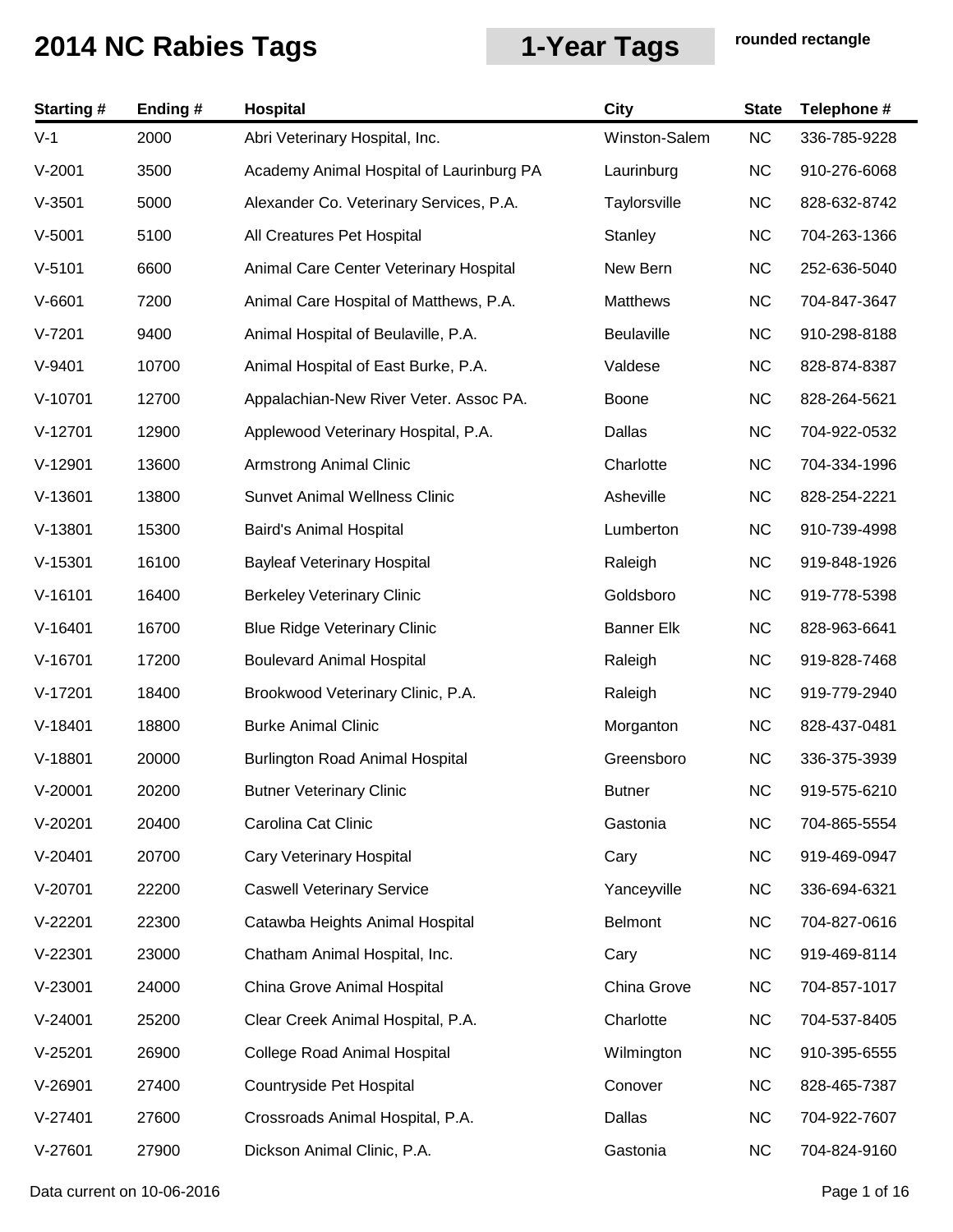| <b>Starting#</b> | Ending# | <b>Hospital</b>                           | <b>City</b>           | <b>State</b> | Telephone #  |
|------------------|---------|-------------------------------------------|-----------------------|--------------|--------------|
| $V-27901$        | 28500   | Dixie Trail Animal Clinic, Inc.           | Raleigh               | <b>NC</b>    | 919-781-5977 |
| $V-28501$        | 28900   | Hampstead Animal Hospital                 | Hampstead             | <b>NC</b>    | 910-270-4838 |
| V-28901          | 29200   | Fisher Veterinary Hospital, PA            | Raleigh               | <b>NC</b>    | 919-790-0412 |
| $V-29201$        | 30200   | Foster Animal Hospital, P.A.              | Concord               | <b>NC</b>    | 704-786-0104 |
| $V-30201$        | 31200   | <b>Fuquay Veterinary Hospital</b>         | Fuquay-Varina         | <b>NC</b>    | 919-552-7200 |
| $V-31201$        | 31700   | <b>Gandy Animal Hospital</b>              | Rockingham            | <b>NC</b>    | 910-997-2518 |
| $V-31701$        | 32300   | <b>Garner Animal Hospital</b>             | Raleigh               | <b>NC</b>    | 919-772-0404 |
| $V-32301$        | 32600   | Gaston Veterinary Hospital Assoc.         | Gastonia              | <b>NC</b>    | 704-864-5739 |
| $V-32601$        | 33500   | Care First Animal Hospital at Glenwood    | Raleigh               | <b>NC</b>    | 919-783-7387 |
| $V-33501$        | 35000   | Havelock Animal Hospital, Inc.            | Havelock              | <b>NC</b>    | 252-447-7119 |
| $V-35001$        | 36200   | Hayes Barton Animal Hospital              | Raleigh               | <b>NC</b>    | 919-833-2666 |
| $V-36201$        | 36700   | Hemlock Bluffs Animal Hospital            | <b>Holly Springs</b>  | <b>NC</b>    | 919-362-1223 |
| $V-36701$        | 37100   | <b>Hickory Grove Animal Hospital</b>      | Charlotte             | <b>NC</b>    | 704-563-5858 |
| $V-37101$        | 37800   | Highlands-Cashiers Animal Clinic          | Highlands             | <b>NC</b>    | 828-526-5206 |
| $V-37801$        | 38800   | Hillsborough Veterinary Clinic            | Hillsborough          | <b>NC</b>    | 919-732-9969 |
| $V-38801$        | 38900   | House Call Practice For Pets              | Raleigh               | <b>NC</b>    | 919-874-7406 |
| $V-38901$        | 39600   | Johnston Animal Hospital PC               | Smithfield            | <b>NC</b>    | 919-934-3511 |
| $V-39601$        | 40500   | Lake Pine Animal Hospital                 | Apex                  | <b>NC</b>    | 919-380-1157 |
| $V-40501$        | 41100   | Lake Wheeler Veterinary Hospital          | Raleigh               | <b>NC</b>    | 919-829-5511 |
| $V-41101$        | 43100   | Lannon's Animal Hospital                  | <b>Elizabeth City</b> | <b>NC</b>    | 252-335-7708 |
| $V-43101$        | 44100   | Legion Road Animal Clinic                 | Chapel Hill           | <b>NC</b>    | 919-933-3331 |
| $V-44101$        | 44600   | Lexington Large Animal Medicine & Surgery | Lexington             | <b>NC</b>    | 336-787-4901 |
| $V-44601$        | 46600   | Long Animal Hospital                      | Charlotte             | <b>NC</b>    | 704-523-2996 |
| $V-46601$        | 46700   | Maiden Equine Hospital                    | Maiden                | <b>NC</b>    | 828-428-8093 |
| $V-46701$        | 48900   | <b>Matthews Animal Clinic</b>             | <b>Matthews</b>       | <b>NC</b>    | 704-847-9856 |
| $V-48901$        | 50400   | Mills River Animal Clinic                 | Mills River           | <b>NC</b>    | 828-891-9685 |
| $V-50401$        | 51500   | Mooresville Animal Hospital, P.A.         | Mooresville           | <b>NC</b>    | 704-664-4087 |
| $V-51501$        | 52300   | Morehead Animal Hospital, P.A.            | Morehead City         | <b>NC</b>    | 252-726-0181 |
| $V-52301$        | 54300   | <b>Neuse Veterinary Clinic</b>            | New Bern              | <b>NC</b>    | 252-637-7128 |
| $V-54301$        | 55300   | Newton Veterinary Clinic                  | Newton                | <b>NC</b>    | 828-464-5020 |
| $V-55301$        | 55700   | Nicks Veterinary Hospital, P.A.           | Charlotte             | <b>NC</b>    | 704-523-8015 |
| $V-55701$        | 58200   | North Mecklenburg Animal Hospital         | Cornelius             | <b>NC</b>    | 704-892-0207 |

Data current on 10-06-2016 **Page 2 of 16**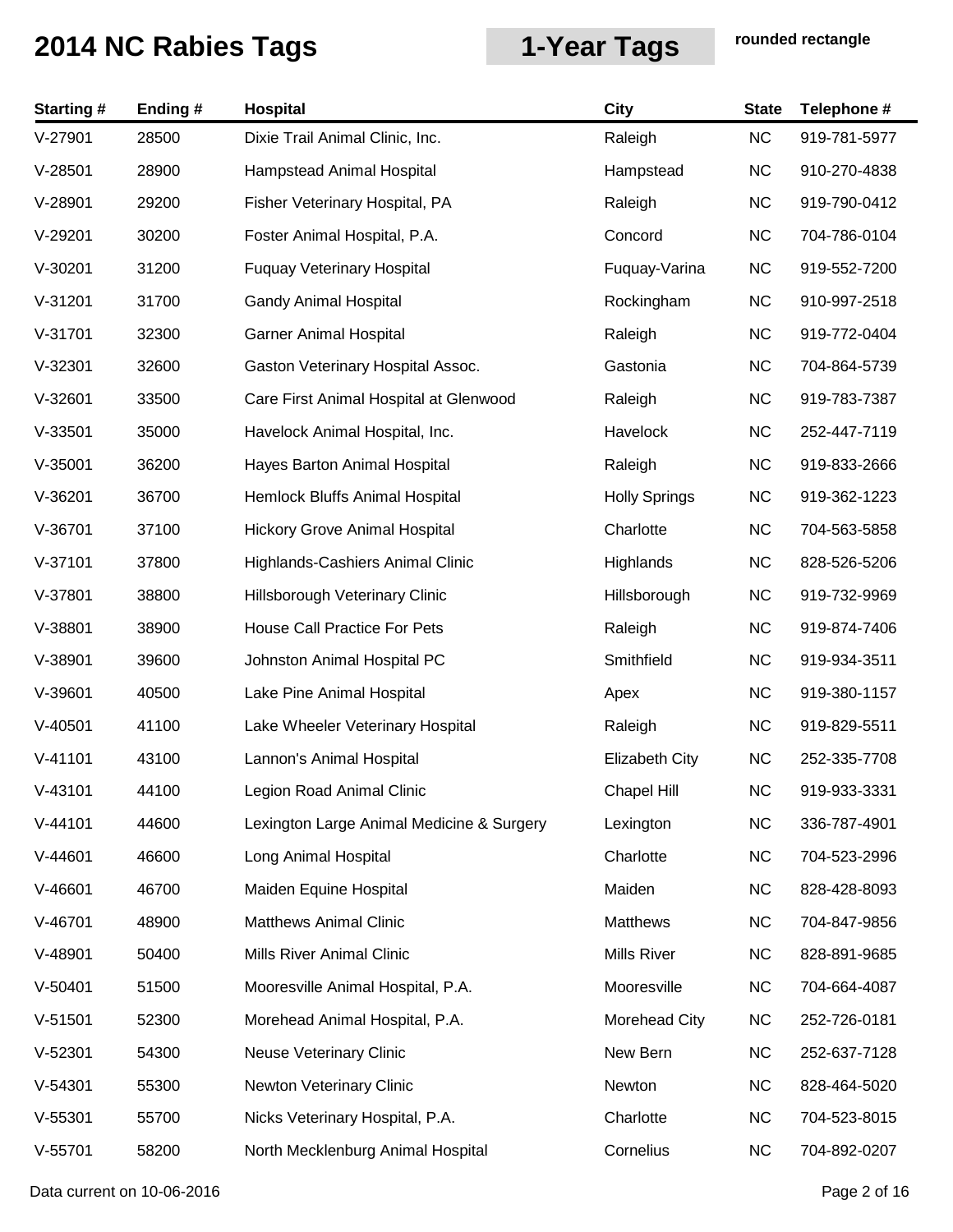| <b>Starting#</b> | Ending# | Hospital                                          | <b>City</b>           | <b>State</b> | Telephone #  |
|------------------|---------|---------------------------------------------------|-----------------------|--------------|--------------|
| $V-58201$        | 58300   | CLOSED O'Hara Veterinary Clinic-12-14-2014        | Charlotte             | NC           | 704-372-2537 |
| $V-58301$        | 58500   | Oak Grove Animal Hospital                         | Durham                | <b>NC</b>    | 919-598-0001 |
| $V-58501$        | 59200   | Onslow Animal Hospital, Inc.                      | Jacksonville          | <b>NC</b>    | 910-347-1219 |
| $V-59201$        | 59600   | Park Cedar Animal Hospital, P.A.                  | Charlotte             | <b>NC</b>    | 704-541-3022 |
| $V-59601$        | 60600   | Pasquotank Animal Hospital                        | <b>Elizabeth City</b> | <b>NC</b>    | 252-264-3371 |
| $V-60601$        | 63600   | Pembroke Veterinary Hospital                      | Pembroke              | <b>NC</b>    | 910-521-3431 |
| $V-61701$        | 61800   | South Robeson Veterinary Clinic                   | Fairmont              | <b>NC</b>    | 910-628-7178 |
| $V-63601$        | 64200   | Pet-Vet House Call Practice, PA                   | Raleigh               | <b>NC</b>    | 919-676-3130 |
| $V-64201$        | 64300   | Pine Hollow Animal Hospital                       | Warrenton             | <b>NC</b>    | 252-257-3833 |
| $V-64301$        | 65300   | North End Veterinary Clinic                       | Lumberton             | <b>NC</b>    | 910-738-9368 |
| $V-65301$        | 65400   | Office of People & Pets Accupuncture              | Asheville             | <b>NC</b>    | 828-254-2773 |
| $V-65401$        | 65600   | Freer Equine Mobile Vet Svcs                      | Tryon                 | <b>NC</b>    | 828-894-2627 |
| $V-65601$        | 66000   | Chapel Hill Mobile Vet House Calls                | Chapel Hill           | <b>NC</b>    | 919-357-3440 |
| $V-66001$        | 66200   | Yellowhorse Mobile Vet Service                    | Concord               | <b>NC</b>    | 704-305-3673 |
| $V-66201$        | 66400   | <b>CLOSED The Country Vet Mobile Veterinarian</b> | Hollywood             | <b>MD</b>    | 704-572-2251 |
| $V-66401$        | 66400   | <b>Hyde County Animal Services</b>                | Fairfield             | <b>NC</b>    | 252-542-0820 |
| $V-66401$        | 66600   | <b>Wellspring Holistic Vet Care</b>               | Wilmington            | <b>NC</b>    | 910-791-2296 |
| $V-66601$        | 66900   | <b>Tram Road Animal Hospital</b>                  | Clinton               | <b>NC</b>    | 910-592-3102 |
| V-66901          | 67700   | Warren County Animal Ark (Shelter)                | Warrenton             | <b>NC</b>    | 252-257-6137 |
| $V-67701$        | 67800   | Mobile Vet Practice of Raleigh                    | Raleigh               | <b>NC</b>    | 919-802-1622 |
| $V-67701$        | 67800   | Whiskers and Paws Veterinary Wellness Clinic      | Concord               | <b>NC</b>    | 704-213-1403 |
| $V-67801$        | 68100   | Cornelius Police Dept / Animal Control            | Cornelius             | <b>NC</b>    | 704-892-1363 |
| $V-68101$        | 68700   | Banfield Pet Hospital #1436 Monroe                | Vancouver             | WA           | 704-238-8228 |
| V-68701          | 70200   | Banfield Pet Hospital #1846 Morehead              | Vancouver             | WA           | 252-247-4442 |
| $V-70201$        | 71100   | Animal Hospital of Mebane                         | Mebane                | <b>NC</b>    | 919-304-1600 |
| $V-71201$        | 71500   | Totalbond Veterinary Hospital at Mt. Island Lake  | Charlotte             | <b>NC</b>    | 704-971-2075 |
| $V-71501$        | 71600   | <b>Wellspring Holistic Vet Care</b>               | Wilmington            | <b>NC</b>    | 910-791-2296 |
| $V-71601$        | 71800   | Banfield Pet Hospital #418 Hickory                | Vancouver             | WA           | 828-261-0356 |
| $V-71801$        | 71900   | Veterinary Care Anywhere                          | Raleigh               | <b>NC</b>    | 919-914-0079 |
| $V-71901$        | 72000   | Brown Creek Equine Hospital                       | Polkton               | <b>NC</b>    | 704-272-7447 |
| $V-72001$        | 72300   | Mobile Laser Veterinary Services                  | Raleigh               | <b>NC</b>    | 919-789-1109 |
| $V-72301$        | 73100   | Banfield Pet Hospital #1511 Blackeney             | Vancouver             | WA           | 704-844-6676 |

Data current on 10-06-2016 **Page 3 of 16**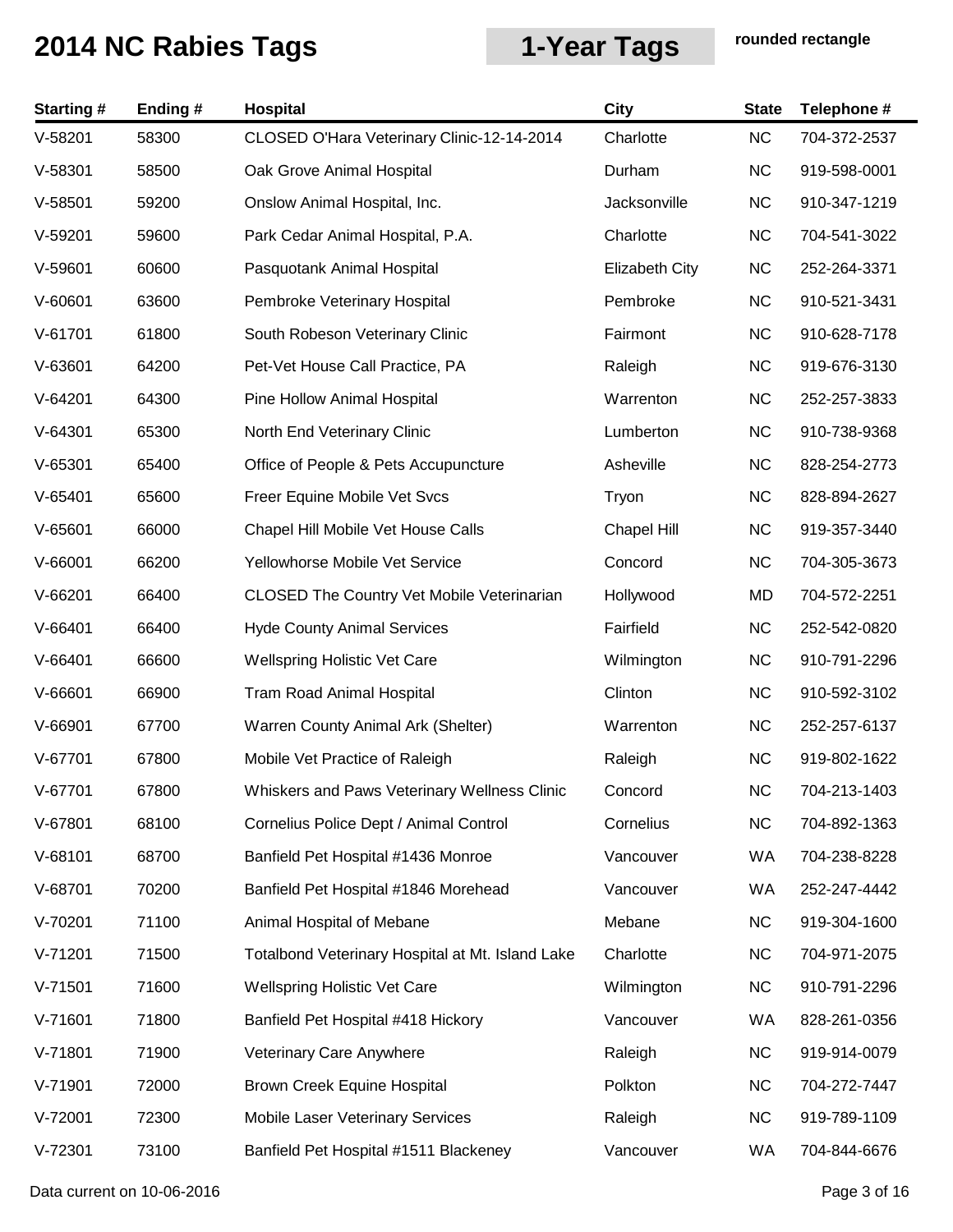| <b>Starting#</b> | Ending# | Hospital                                 | <b>City</b>           | <b>State</b> | Telephone #  |
|------------------|---------|------------------------------------------|-----------------------|--------------|--------------|
| $V-73101$        | 73200   | <b>Macon County Humane Society</b>       | Franklin              | <b>NC</b>    | 828-524-4588 |
| $V-73201$        | 73500   | Banfield Pet Hospital #1508 Concord      | Vancouver             | WA           | 704-782-3921 |
| $V-73501$        | 75500   | Vale Veterinary Hospital PLLC            | Vale                  | <b>NC</b>    | 704-462-2901 |
| $V-75501$        | 75700   | Cedarwood Mobile Veterinary Service      | <b>Willow Springs</b> | <b>NC</b>    | 919-422-8561 |
| $V-75701$        | 76600   | Bahama Road Veterinary Hospital          | Bahama                | <b>NC</b>    | 919-471-4103 |
| $V-76601$        | 77400   | Raleigh Cat Clinic                       | Raleigh               | <b>NC</b>    | 919-518-8013 |
| $V-77401$        | 77500   | Dr. Richard D. Kirkman                   | <b>Siler City</b>     | <b>NC</b>    | 919-742-5500 |
| $V-77501$        | 79000   | Sharon Lakes Animal Hospital, P.A.       | Charlotte             | <b>NC</b>    | 704-552-0647 |
| $V-79001$        | 80500   | <b>Shelton's Veterinary Clinic</b>       | Williamston           | <b>NC</b>    | 252-792-2808 |
| $V-80501$        | 81300   | Six Forks Animal Hospital                | Raleigh               | <b>NC</b>    | 919-847-5854 |
| $V-81301$        | 83800   | Southeastern Veterinary Hospital, P.A.   | Lumberton             | <b>NC</b>    | 910-739-9411 |
| $V-83801$        | 83900   | Statesville Bovine & Equine Clinic       | Statesville           | <b>NC</b>    | 704-873-1743 |
| $V-83901$        | 84700   | <b>Tar River Animal Hospital</b>         | Washington            | <b>NC</b>    | 252-946-2417 |
| $V-84701$        | 86200   | Tar River Veterinary Hospital            | Franklinton           | <b>NC</b>    | 919-494-5500 |
| $V-86201$        | 86600   | The Carolinas Animal Hospital & Dental   | Charlotte             | <b>NC</b>    | 704-588-9788 |
| $V-86601$        | 88600   | Thomasville Veterinary Hospital, P.A.    | Thomasville           | <b>NC</b>    | 336-475-9119 |
| $V-88601$        | 89700   | Timberlyne Animal Clinic, Inc.           | <b>Chapel Hill</b>    | <b>NC</b>    | 919-968-3047 |
| $V-89701$        | 90700   | <b>Topsail Animal Hospital</b>           | Hampstead             | <b>NC</b>    | 910-270-4401 |
| V-90701          | 91200   | VCA Triangle Tower Animal Hospital       | Raleigh               | <b>NC</b>    | 919-231-8030 |
| $V-91201$        | 91400   | Veterinary House Calls of Hickory        | Hickory               | <b>NC</b>    | 828-345-1998 |
| $V-91401$        | 92500   | Viewmont Animal Clinic                   | Hickory               | <b>NC</b>    | 828-328-2448 |
| $V-92501$        | 93500   | Watauga Veterinary Hospital              | Boone                 | <b>NC</b>    | 828-297-3300 |
| $V-93501$        | 95500   | West Hills Veterinary Centre, Inc.       | Henderson             | <b>NC</b>    | 252-438-7163 |
| $V-95501$        | 95600   | Whispering Waters Animal Care/Mobile Svc | Boone                 | <b>NC</b>    | 828-264-8077 |
| $V-95601$        | 95700   | Wilkinson Animal Hospital, P.A.          | Gastonia              | <b>NC</b>    | 704-824-9876 |
| $V-95701$        | 96200   | Leonard-Sykes Hospital For Pets          | Wilmington            | <b>NC</b>    | 910-791-8426 |
| $V-96201$        | 96400   | Stanly County HD Animal Control          | Albermarle            | <b>NC</b>    | 704-982-8354 |
| $V-96401$        | 96700   | Banfield Pet Hospital #1392 Aberdeen     | Vancouver             | WA           | 910-692-4931 |
| V-96701          | 97200   | <b>Wallace Animal Hospital</b>           | Teachey               | <b>NC</b>    | 910-285-5454 |
| $V-97201$        | 97400   | <b>Bladen County Animal Control</b>      | Elizabethtown         | <b>NC</b>    | 910-862-6918 |
| $V-97401$        | 97500   | Triangle Veterinary Referral Hospital    | Durham                | <b>NC</b>    | 919-489-0615 |
| $V-97501$        | 97600   | Banfield Pet Hospital #1508 Concord      | Vancouver             | WA           | 704-782-3921 |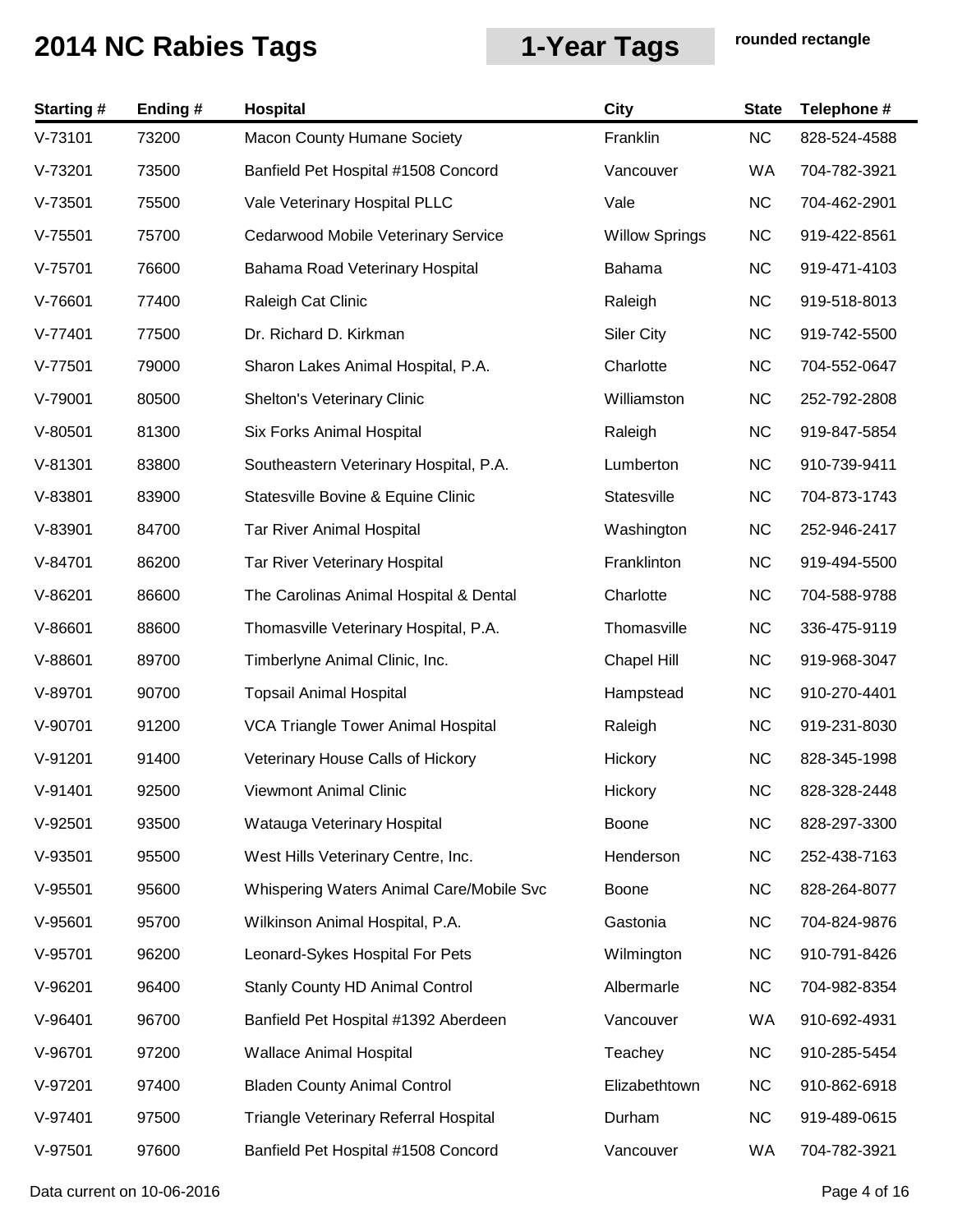| <b>Starting#</b> | Ending# | Hospital                                    | <b>City</b>    | <b>State</b> | Telephone #  |
|------------------|---------|---------------------------------------------|----------------|--------------|--------------|
| $V-97601$        | 97700   | <b>Cabarrus Emergency Veterinary Clinic</b> | Kannapolis     | <b>NC</b>    | 704-932-1182 |
| V-97701          | 98200   | Banfield Pet Hospital #5030 South Point     | Vancover       | <b>WA</b>    | 919-316-1046 |
| V-98201          | 100700  | Leonard-Sykes Hospital For Pets             | Wilmington     | <b>NC</b>    | 910-791-8426 |
| V-100701         | 102000  | Atrium Animal Hospital                      | Charlotte      | <b>NC</b>    | 704-542-2000 |
| V-102001         | 102400  | Hight Veterinary Hospital, P.A.             | Charlotte      | <b>NC</b>    | 704-595-9377 |
| $V-102401$       | 103100  | <b>Creature Comforts Animal Hospital</b>    | Cary           | <b>NC</b>    | 919-387-3435 |
| V-103101         | 103500  | <b>Wellington Animal Hospital</b>           | Cary           | <b>NC</b>    | 919-851-7475 |
| $V-103501$       | 104400  | Durant Road Animal Hospital & Kennel        | Raleigh        | <b>NC</b>    | 919-847-5533 |
| $V-104401$       | 104500  | Bar None Mobile Veterinary Services         | Clayton        | <b>NC</b>    | 919-772-9400 |
| $V-104501$       | 104700  | Flat River Veterinary Hospital              | Rougemont      | <b>NC</b>    | 919-477-4210 |
| $V-104701$       | 105600  | Little Mountain Veterinary Clinic           | Denver         | <b>NC</b>    | 704-489-2444 |
| $V-105601$       | 105900  | Animal Kingdom Veterinary Hospital          | Cary           | <b>NC</b>    | 919-460-9111 |
| $V-105901$       | 106100  | St. Francis Animal Hospital                 | Durham         | <b>NC</b>    | 919-286-2727 |
| V-106101         | 106600  | Spring Forest Animal Hospital, Inc.         | Raleigh        | <b>NC</b>    | 919-878-7387 |
| V-106601         | 108400  | Banfield Pet Hospital #2322 Matthews        | Vancouver      | WA           | 704-847-7001 |
| V-108401         | 110400  | Banfield Pet Hospital #407 Pineville        | Vancouver      | WA           | 704-554-5401 |
| $V-110401$       | 111400  | Banfield Pet Hospital #411 Winston-Salem    | Vancouver      | WA           | 336-765-8339 |
| $V-111401$       | 111900  | West Cary Animal Hospital                   | Cary           | <b>NC</b>    | 919-303-1611 |
| $V-111901$       | 113500  | Lake Country Animal Hospital                | Roanoke Rapids | <b>NC</b>    | 252-308-1882 |
| $V-113501$       | 114500  | Banfield Pet Hospital #597 Garner           | Vancouver      | WA           | 919-661-1926 |
| $V-114501$       | 115500  | Goose Creek Animal Hospital                 | Sunbury        | <b>NC</b>    | 252-465-4831 |
| $V-115501$       | 116500  | Porters Neck Veterinary Hospital            | Wilmington     | <b>NC</b>    | 910-686-6297 |
| $V-116501$       | 116600  | Eastern Equine Veterinary Clinic            | Farmville      | <b>NC</b>    | 252-753-3162 |
| $V-116601$       | 117300  | Animal Hospital of Peak Plaza               | Apex           | <b>NC</b>    | 919-362-0515 |
| $V-117301$       | 117400  | Mobile Large Animal Veterinary Service      | Troutman       | <b>NC</b>    | 704-528-1717 |
| $V-117401$       | 117800  | 70 West Veterinary Hospital                 | Havelock       | <b>NC</b>    | 252-447-9525 |
| $V-117801$       | 118200  | Vet Mobile, PLLC                            | Cary           | <b>NC</b>    | 919-467-6297 |
| $V-118201$       | 118300  | Mobile Vet Care of S Charlotte              | Charlotte      | <b>NC</b>    | 704-458-4928 |
| V-118301         | 118800  | Forest Hills Veterinary Hospital            | Wilmington     | <b>NC</b>    | 910-362-9955 |
| V-118801         | 118900  | Triangle Equine Mobile Vet. Services        | Cary           | <b>NC</b>    | 919-460-6300 |
| V-118901         | 119400  | Academy East Veterinary Hospital            | Fuquay-Varina  | <b>NC</b>    | 919-552-1040 |
| $V-119401$       | 120200  | <b>Plantation Animal Hospital</b>           | Clayton        | <b>NC</b>    | 919-359-9977 |

Data current on 10-06-2016 **Page 5 of 16**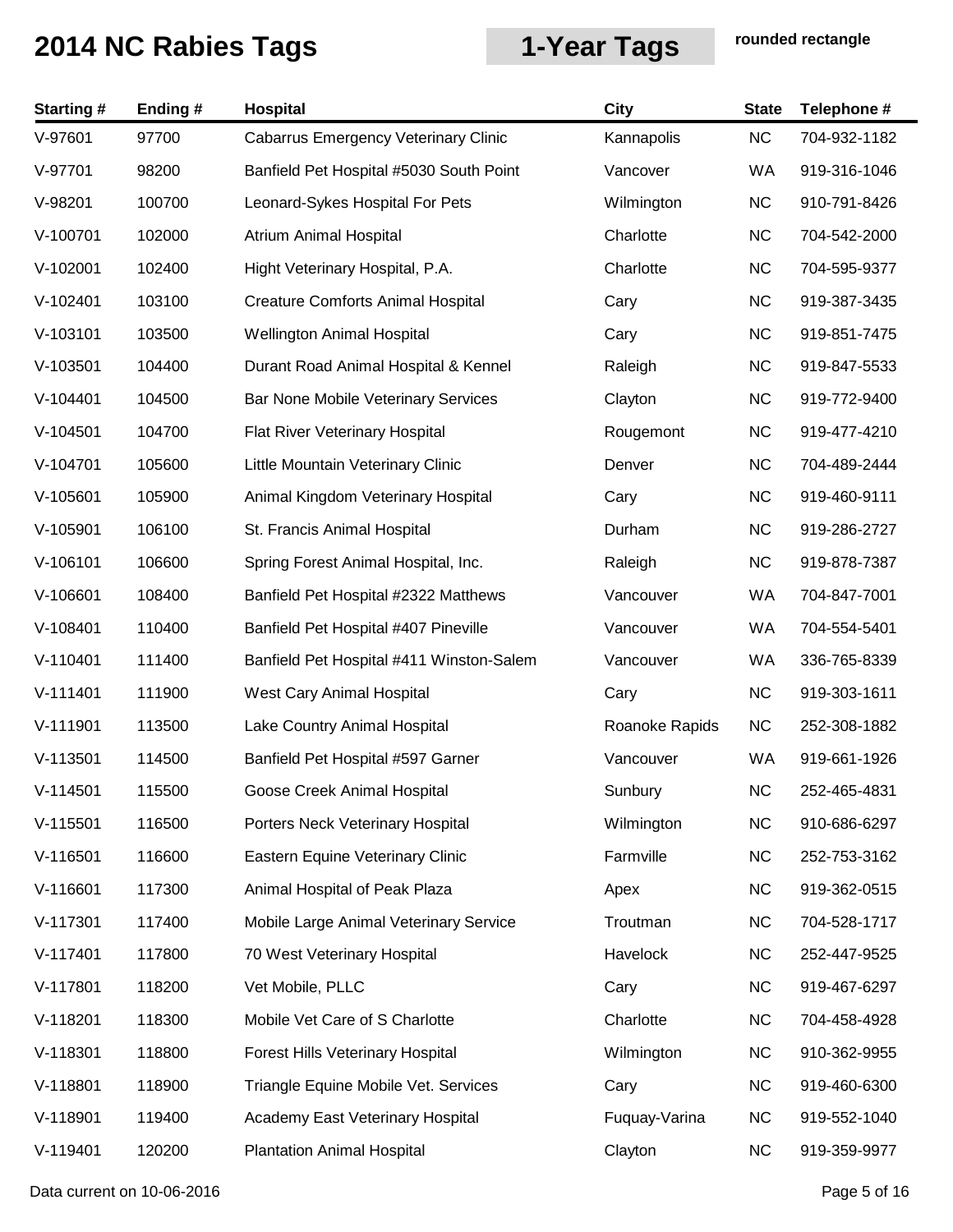| <b>Starting#</b> | Ending# | Hospital                                         | <b>City</b>       | <b>State</b> | Telephone #  |
|------------------|---------|--------------------------------------------------|-------------------|--------------|--------------|
| $V-120201$       | 122200  | Banfield Pet Hospital #417 Wilmington            | Vancouver         | <b>WA</b>    | 910-796-0401 |
| $V-122201$       | 122200  | Frazier's Mobile Equine                          | Benson            | <b>NC</b>    | 910-578-8373 |
| $V-122201$       | 122400  | Dr Kate's Mobile Veterinary Practice             | Raleigh           | <b>NC</b>    | 919-832-2000 |
| $V-122401$       | 123800  | Morrisville Cat Hospital                         | Morrisville       | <b>NC</b>    | 919-678-1554 |
| V-123801         | 125400  | Banfield Pet Hospital #595 Cary                  | Cary              | <b>NC</b>    | 919-858-8450 |
| $V-125401$       | 125600  | Carolina Vet. Specialists Huntersville           | Huntersville      | <b>NC</b>    | 704-949-1100 |
| $V-125601$       | 125700  | Carolina Vet. Specialists South Charlotte        | Charlotte         | <b>NC</b>    | 704-504-9608 |
| $V-125701$       | 126000  | ABEVET                                           | Pittsboro         | <b>NC</b>    | 919-933-8680 |
| $V-126001$       | 126600  | All Pets Animal Hospital of Sneads Ferry         | Jacksonville      | <b>NC</b>    | 910-327-1100 |
| $V-126601$       | 129600  | Banfield Pet Hospital #596 Brier Creek           | Vancouver         | WA           | 919-806-2960 |
| V-129601         | 130600  | Alamance Countryside Mobile Vet Srevice          | <b>Burlington</b> | <b>NC</b>    | 336-451-7826 |
| $V-130601$       | 132100  | Banfield Pet Hospital #1170 White Oak            | Vancouver         | WA           | 919-771-2344 |
| $V-132101$       | 132400  | Caring Hearts Animal Hospital                    | <b>Matthews</b>   | <b>NC</b>    | 704-893-2799 |
| $V-132401$       | 132600  | Greystone Animal Hospital                        | Raleigh           | <b>NC</b>    | 919-676-1711 |
| $V-132601$       | 134600  | Banfield Pet Hospital #1249 Wake Forest          | Vancouver         | WA           | 919-562-3852 |
| $V-134601$       | 139600  | Banfield Pet Hospital #416 Jacksonville          | Vancouver         | WA           | 910-938-1627 |
| $V-139601$       | 139700  | Animal Medical Center of Danville                | Danville          | VA           | 434-793-6477 |
| V-139701         | 139800  | Animal Medical Clinic of South Boston            | Danville          | VA           | 434-575-0034 |
| V-139801         | 139900  | <b>Clarksville Veterinary Clinic</b>             | Clarksville       | VA           | 434-374-0166 |
| V-139901         | 140000  | Mount Hermon Animal Clinic                       | Danville          | VA           | 434-886-2499 |
| $V-140001$       | 140100  | Nature Veterinary Center                         | South Hill        | VA           | 434-447-3553 |
| $V-140101$       | 145100  | <b>Asheville Humane Society</b>                  | Asheville         | <b>NC</b>    | 828-761-2001 |
| $V-145101$       | 146000  | Northampton County Health Dept                   | Jackson           | <b>NC</b>    | 252-534-5841 |
| $V-146001$       | 156000  | Nash County Animal Control                       | Nashville         | <b>NC</b>    | 252-459-9855 |
| $V-156001$       | 157000  | <b>Madison County Animal Shelter</b>             | Marshall          | <b>NC</b>    | 828-649-3190 |
| $V-157001$       | 162000  | <b>Iredell County Animal Services</b>            | Statesville       | <b>NC</b>    | 704-878-5424 |
| $V-162001$       | 164500  | Davidson County Health Department                | Lexington         | <b>NC</b>    | 336-242-2310 |
| $V-164501$       | 165700  | <b>Cherokee County Health Department</b>         | Murphy            | <b>NC</b>    | 828-835-3853 |
| $V-165701$       | 167400  | <b>Caldwell County Animal Control</b>            | Lenoir            | <b>NC</b>    | 828-757-8625 |
| $V-167401$       | 170200  | Animal Center of Moore County                    | Carthage          | <b>NC</b>    | 910-947-2858 |
| V-170201         | 171700  | Vance County Animal Shelter                      | Henderson         | <b>NC</b>    | 252-492-3136 |
| V-171701         | 179700  | <b>Guilford County Animal Services (Shelter)</b> | Greensboro        | <b>NC</b>    | 336-641-3400 |

Data current on 10-06-2016 **Page 6 of 16**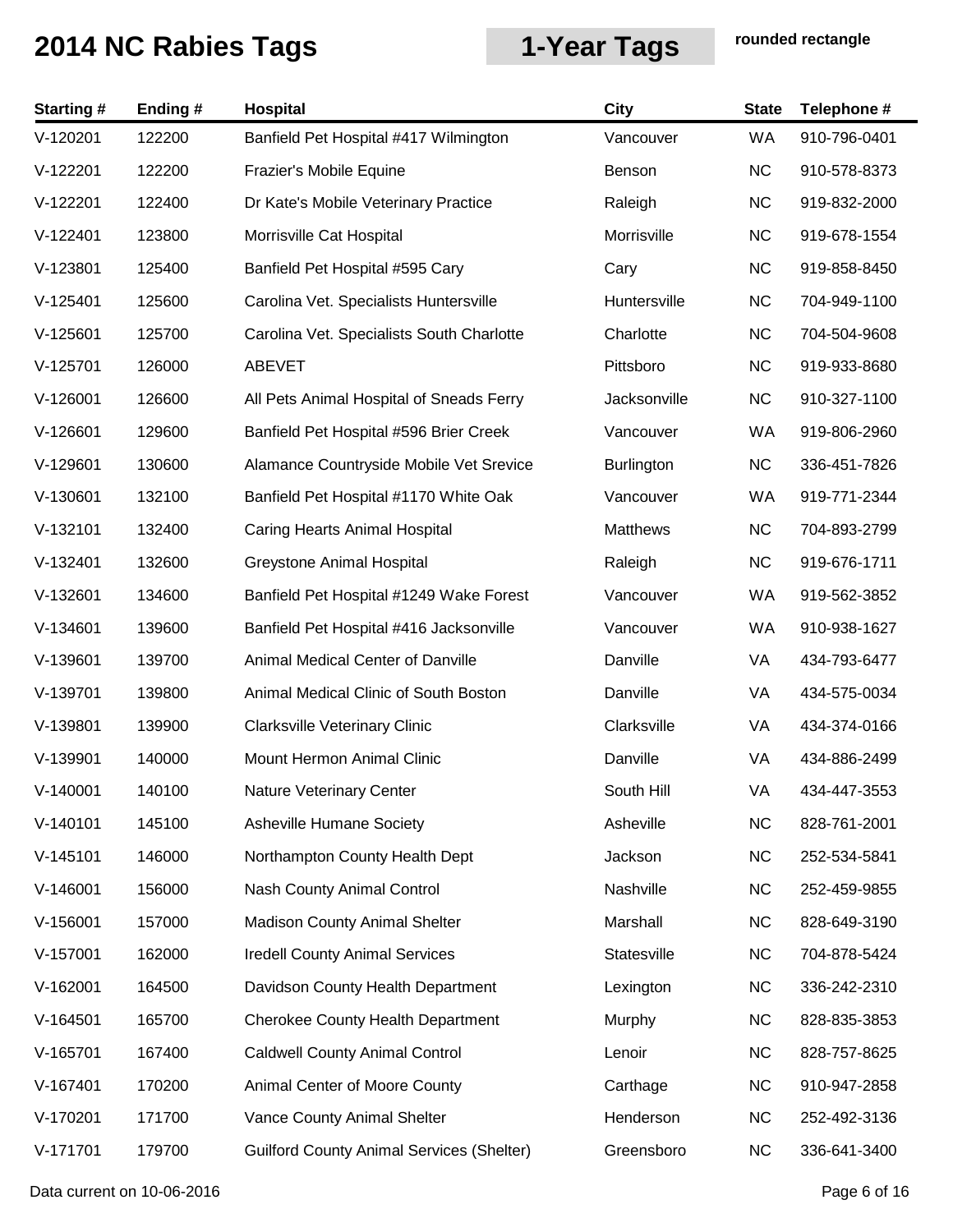| <b>Starting#</b> | Ending# | <b>Hospital</b>                             | <b>City</b>          | <b>State</b> | Telephone #  |
|------------------|---------|---------------------------------------------|----------------------|--------------|--------------|
| V-179701         | 179800  | <b>UNC-Chapel Hill</b>                      | <b>Chapel Hill</b>   | <b>NC</b>    | 919-966-2906 |
| V-179801         | 181300  | Alexander County Animal Control             | Taylorsville         | <b>NC</b>    | 828-632-1199 |
| $V-181301$       | 181400  | Cabarrus Pets Society, Inc.                 | Concord              | <b>NC</b>    | 704-933-2618 |
| $V-181401$       | 183400  | Cumberland County Health Dept.              | Fayetteville         | <b>NC</b>    | 910-433-3622 |
| V-183401         | 185700  | Durham County Animal Shelter                | Durham               | <b>NC</b>    | 919-560-0640 |
| $V-185701$       | 188200  | Forsyth County Animal Shelter               | <b>Winston Salem</b> | <b>NC</b>    | 336-703-2482 |
| V-188201         | 189200  | Forsyth County Health Dept                  | Winston Salem        | <b>NC</b>    | 336-703-3149 |
| V-189201         | 189600  | <b>Greene County Health Dept</b>            | Snow Hill            | <b>NC</b>    | 252-747-8183 |
| V-189601         | 190600  | Halifax County Health Dept ATTN: J. Dillard | Halifax              | <b>NC</b>    | 252-583-6651 |
| $V-190601$       | 192600  | <b>NCSU Mobile Hospital Service CVM</b>     | Raleigh              | <b>NC</b>    | 919-606-2752 |
| V-192601         | 193100  | <b>NCSU CVM Pharmacy</b>                    | Raleigh              | <b>NC</b>    | 919-513-6572 |
| V-193101         | 193200  | <b>Wilkes County Animal Control</b>         | Wilkesboro           | <b>NC</b>    | 336-903-7688 |
| V-193201         | 193600  | Pamlico Co Health Dept - Animal Control     | Bayboro              | <b>NC</b>    | 252-745-5634 |
| V-193601         | 194600  | <b>Warrenton Animal Clinic</b>              | Warrenton            | <b>NC</b>    | 252-257-0737 |
| $V-194601$       | 194700  | Healthy Pets Mobile Vet                     | Garner               | <b>NC</b>    | 919-329-7387 |
| V-194701         | 195700  | Banfield Pet Hospital #602 Apex             | Vancouver            | WA           | 919-387-0954 |
| $V-195151$       | 195200  | Banfield Pet Hospital #2247 Sanford         | Vancouver            | WA           | 919-774-6428 |
| V-195701         | 199200  | Safe Haven for Cats                         | Raleigh              | <b>NC</b>    | 919-872-7233 |
| V-199201         | 199300  | The Oaks Veterinary Clinic                  | Smithfield           | VA           | 757-357-2324 |
| V-199301         | 199600  | Polk County Animal Control                  | Columbus             | <b>NC</b>    | 828-894-3001 |
| V-199601         | 200600  | Banfield Pet Hospital #1095 Mooresville     | Vancouver            | WA           | 704-799-3812 |
| $V-200601$       | 201100  | Heritage Animal Hospital                    | <b>Wake Forest</b>   | <b>NC</b>    | 919-412-4389 |
| $V-201101$       | 201500  | Second Chance Pet Adoptions                 | Cary                 | <b>NC</b>    | 919-851-8404 |
| $V-201501$       | 202900  | Banfield Pet Hospital #412 Greensboro       | Vancouver            | WA           | 336-852-6121 |
| V-202901         | 204900  | Banfield Pet Hospital #413 East Greensboro  | Vancouver            | WA           | 336-545-8333 |
| V-204901         | 205900  | <b>Foothills Humane Society</b>             | Tryon                | <b>NC</b>    | 828-863-4444 |
| $V-205901$       | 207700  | <b>Bunn Animal Hospital</b>                 | <b>Bunn</b>          | <b>NC</b>    | 919-496-7401 |
| V-207701         | 208100  | Riverbend Swine Consulting, PC              | Goldsboro            | <b>NC</b>    | 919-731-3002 |
| V-208101         | 211600  | Banfield Pet Hospital #415 Fayetteville     | Fayetteville         | <b>NC</b>    | 910-864-1337 |
| $V-211601$       | 211700  | Carolina Livestock Veterinary Service       | Statesville          | <b>NC</b>    | 828-228-7962 |
| $V-211701$       | 212300  | PAWS of Rutherford County ON-HOLD           | Lake Lure            | <b>NC</b>    | 828-625-4114 |
| V-212301         | 212400  | NorthLake Mobile Vet Equine Service         | Huntersville         | <b>NC</b>    | 704-883-2243 |

Data current on 10-06-2016 **Page 7 of 16**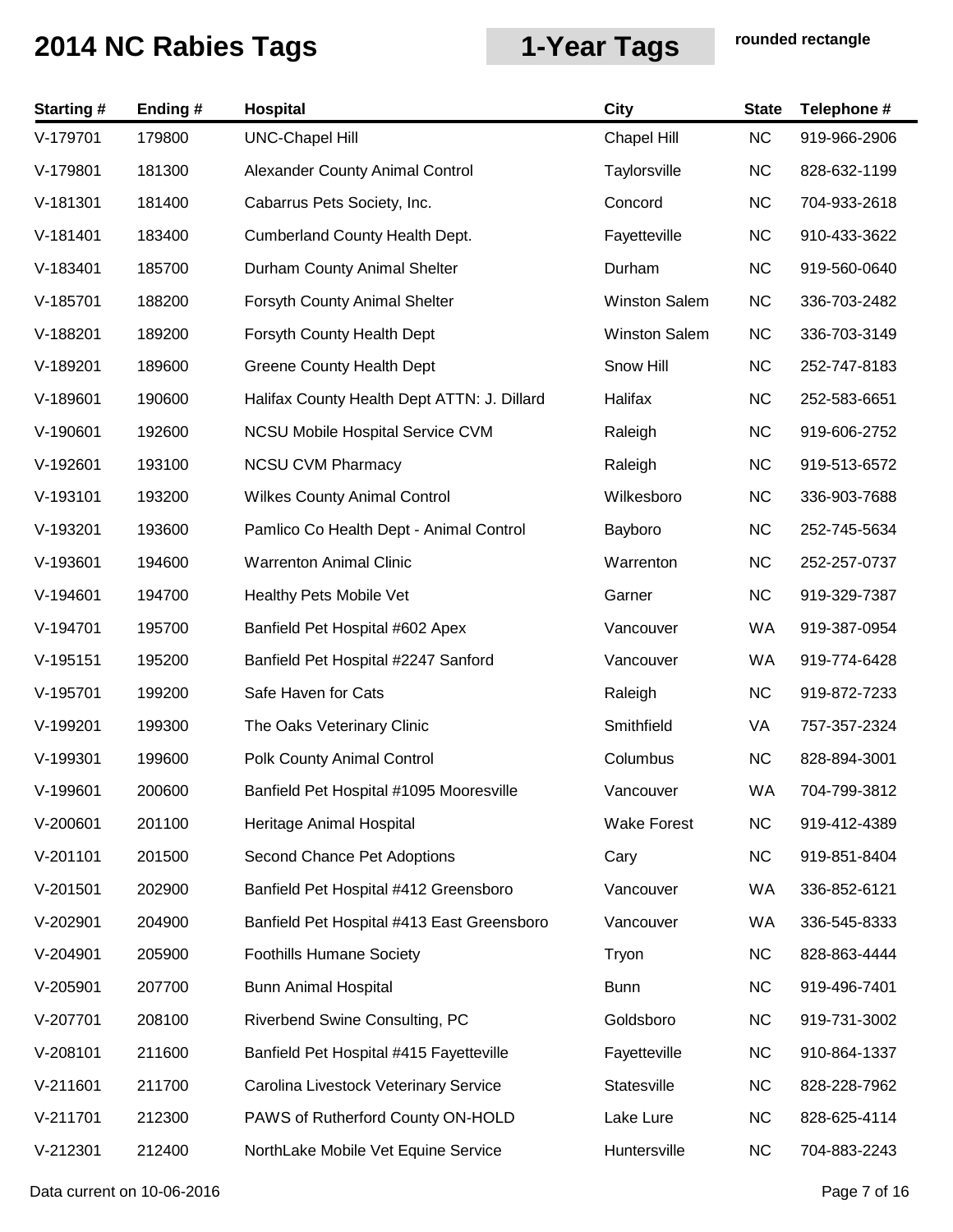| <b>Starting#</b> | Ending# | <b>Hospital</b>                                 | <b>City</b>    | <b>State</b> | Telephone #  |
|------------------|---------|-------------------------------------------------|----------------|--------------|--------------|
| $V-212401$       | 212500  | <b>Tender Touch Mobile Vet Care</b>             | Raleigh        | <b>NC</b>    | 919-247-7391 |
| $V-212501$       | 212700  | Banfield Pet Hospital #2213 at Ramsey           | Vancouver      | WA           | 910-884-1206 |
| $V-212701$       | 213300  | Rowan County Animal Control/Shelter             | Salisbury      | <b>NC</b>    | 704-216-7768 |
| $V-213301$       | 213400  | Willow Oak Veterinary Hospital                  | Durham         | <b>NC</b>    | 919-908-6744 |
| $V-213401$       | 213600  | Banfield Pet Hospital #1508 Concord             | Vancouver      | <b>WA</b>    | 704-782-3921 |
| $V-213601$       | 213700  | Lee County Health Department Animal Services    | Sanford        | <b>NC</b>    | 919-718-4640 |
| $V-213701$       | 213800  | HorseCare Veterinary Service                    | Zebulon        | <b>NC</b>    | 919-601-4122 |
| $V-213801$       | 214200  | Banfield Pet Hospital #2247 Sanford             | Vancouver      | WA           | 919-774-6428 |
| $V-214201$       | 215200  | Banfield Pet Hospital #1207 Arden               | Vancouver      | <b>WA</b>    | 828-681-0519 |
| $V-215201$       | 216400  | Cat Care Veterinary Clinic                      | Morrisville    | <b>NC</b>    | 919-380-2737 |
| $V-216401$       | 216800  | <b>Grassy Creek Animal Hospital</b>             | King           | <b>NC</b>    | 336-983-2011 |
| $V-216801$       | 217000  | <b>Chatham County Animal Control</b>            | Pittsboro      | <b>NC</b>    | 919-542-7203 |
| $V-217001$       | 217200  | Homeward Bound Mobile Vet Service               | Raleigh        | <b>NC</b>    | 919-847-2500 |
| $V-217201$       | 218400  | Bear Creek Mobile Vet Service                   | Albermarle     | <b>NC</b>    | 704-986-0000 |
| $V-218401$       | 219100  | Carolina Animal Hospital of Creedmoor           | Creedmoor      | <b>NC</b>    | 919-528-0606 |
| V-219101         | 219400  | Animal Protection Society of Caswell County     | Yanceyville    | <b>NC</b>    | 336-694-4921 |
| $V-219401$       | 220000  | Robeson County Animal Shelter                   | St. Paul       | <b>NC</b>    | 910-865-2200 |
| $V-220001$       | 220400  | <b>Surry County Animal Control</b>              | Dodson         | <b>NC</b>    | 336-401-8481 |
| $V-220501$       | 221200  | <b>Lincoln County Animal Services</b>           | Lincolnton     | <b>NC</b>    | 704-736-4125 |
| $V-221201$       | 221300  | Piedmont Equine Mobile Veterinary Service       | Marshville     | <b>NC</b>    | 704-989-3933 |
| $V-221301$       | 221500  | <b>Burke County Sheriff Dept Animal Control</b> | Morganton      | <b>NC</b>    | 828-438-5500 |
| $V-221501$       | 222400  | Banfield Pet Hospital #1208 Asheville           | Vancouver      | WA           | 828-298-1800 |
| $V-222401$       | 223900  | <b>Surry Spay Neuter Clinic</b>                 | Ararat         | <b>NC</b>    | 336-756-2578 |
| V-223901         | 223900  | Heartway Holistic Vet                           | Floyd          | VA           | 540-818-7004 |
| V-223901         | 225400  | Banfield Pet Hospital #1929 Knightdale          | Vancouver      | WA           | 919-266-1747 |
| $V-225401$       | 226200  | <b>Gaston County Animal Control</b>             | Dallas         | <b>NC</b>    | 704-922-9716 |
| $V-226201$       | 226300  | Alexander At The Park Vet Hospital              | Durham         | <b>NC</b>    | 919-484-9909 |
| $V-226301$       | 227800  | <b>Brunswick County Animal Services</b>         | Supply         | <b>NC</b>    | 910-754-8204 |
| V-227801         | 228100  | <b>Transylvania County Animal Services</b>      | <b>Brevard</b> | <b>NC</b>    | 828-883-3713 |
| $V-228101$       | 228600  | <b>Carteret County Animal Control</b>           | Morehead City  | <b>NC</b>    | 252-728-8585 |
| V-228601         | 229300  | Banfield Pet Hospital #2124 Sharon Amity        | Vancouver      | WA           | 704-364-4171 |
| V-229301         | 229700  | Carolina Forest Animal Clinic                   | Jacksonville   | <b>NC</b>    | 910-347-1219 |

Data current on 10-06-2016 **Page 8 of 16**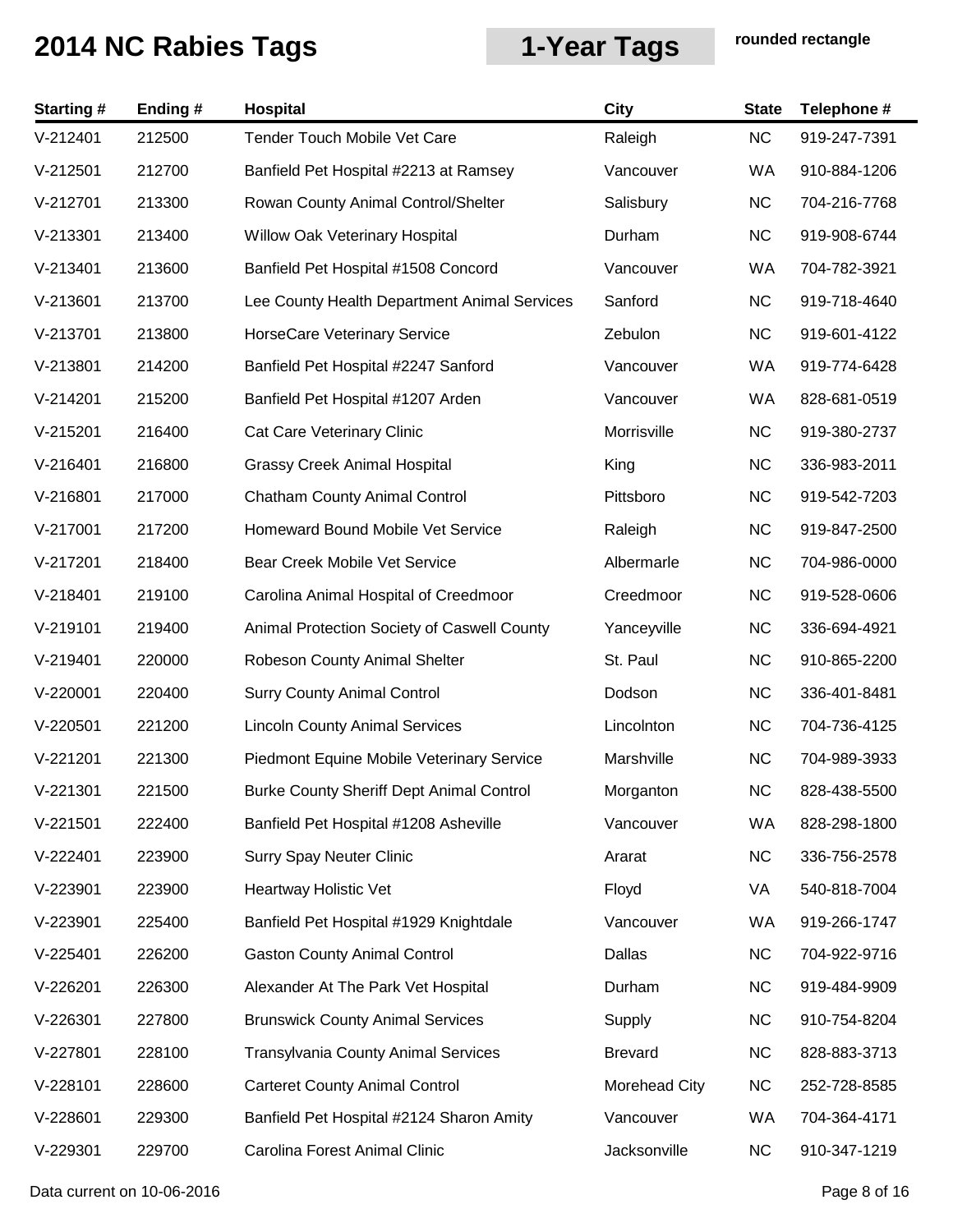| <b>Starting#</b> | Ending# | <b>Hospital</b>                                 | <b>City</b>           | <b>State</b> | Telephone #  |
|------------------|---------|-------------------------------------------------|-----------------------|--------------|--------------|
| V-229701         | 230000  | Louisburg Veterinary Clinic                     | Louisburg             | NC           | 919-496-2638 |
| $V-230001$       | 230100  | <b>Small Ruminant &amp; Camelid Mobile</b>      | Hillsborough          | <b>NC</b>    | 919-618-1322 |
| $V-230101$       | 230200  | Carolina Veterinary Specialists                 | <b>Matthews</b>       | <b>NC</b>    | 704-815-3939 |
| $V-230201$       | 230600  | Carolinas Veterinary Care Clinic                | Huntersville          | <b>NC</b>    | 704-439-0600 |
| $V-230601$       | 231100  | <b>Small Paws Veterinary Clinic</b>             | <b>Elizabeth City</b> | <b>NC</b>    | 252-384-0109 |
| $V-231101$       | 231300  | Adopt An Angel                                  | <b>Boliva</b>         | <b>NC</b>    | 910-392-0557 |
| $V-231301$       | 233300  | Spay Neuter Clinic of the Carolinas             | Charlotte             | <b>NC</b>    | 704-542-9997 |
| $V-233301$       | 234300  | Banfield Pet Hospital #2229 Morrisville         | Vancouver             | WA           | 919-467-1562 |
| $V-234301$       | 234500  | Middle Creek Veterinary Hospital                | Raleigh               | <b>NC</b>    | 919-773-1043 |
| $V-234501$       | 237500  | <b>Cumberland County Animal Control</b>         | Fayetteville          | <b>NC</b>    | 910-321-6857 |
| $V-237501$       | 238200  | <b>Craven Pamlico Animal Services</b>           | New Bern              | <b>NC</b>    | 252-637-4606 |
| V-238201         | 238600  | <b>Highlands Pet Hospital</b>                   | Concord               | <b>NC</b>    | 704-464-4463 |
| V-238601         | 238900  | Ark Mobile Vet Housecalls                       | Graham                | <b>NC</b>    | 919-932-0700 |
| V-238901         | 239200  | VCA Cornerstone #487 High House                 | Cary                  | <b>NC</b>    | 919-319-1555 |
| V-239201         | 239300  | Chatham Mobile Veterinary Service               | <b>Bear Creek</b>     | <b>NC</b>    | 919-239-9362 |
| $V-239301$       | 239800  | <b>Yadkin County Animal Control</b>             | Yadkinville           | <b>NC</b>    | 336-677-2500 |
| V-239801         | 240300  | Animal Hospital of New Bern PLLC                | New Bern              | <b>NC</b>    | 252-649-1520 |
| $V-241201$       | 241600  | <b>VCA Broadstreet Animal Hospital</b>          | Fuquay Varina         | <b>NC</b>    | 919-557-3206 |
| $V-241601$       | 242000  | Robinson Animal Hospital of Johnston County, P. | Clayton               | <b>NC</b>    | 919-553-7173 |
| V-242001         | 243000  | Banfield Pet Hospital #610 Greenville           | Vancouver             | WA           | 252-756-3145 |
| $V-243001$       | 243600  | Banfield Pet Hospital #2110 Wesley Chapel       | Vancouver             | WA           | 704-821-1415 |
| $V-243601$       | 243900  | Paws & Claws Mobile Vet                         | Huntersville          | <b>NC</b>    | 704-779-4200 |
| $V-243901$       | 244000  | <b>Sunflower Veterinary Clinic</b>              | Wilmington            | <b>NC</b>    | 910-622-3360 |
| $V-244001$       | 244500  | Catawba County Animal Control                   | Newton                | <b>NC</b>    | 828-464-7686 |
| $V-244501$       | 246000  | North Paw Animal Hospital, Inc.                 | Durham                | <b>NC</b>    | 919-471-1471 |
| $V-246001$       | 248000  | Banfield Pet Hospital #598 N Durham             | Vancouver             | WA           | 919-620-8142 |
| $V-248001$       | 251000  | Carolina Value Vet Mobile Vaccine Clinic        | Concord               | <b>NC</b>    | 704-288-8620 |
| $V-251001$       | 252700  | Union County Animal Services Bureau             | Monroe                | <b>NC</b>    | 704-283-3548 |
| V-252701         | 260000  | Spay Neuter Assistance Program                  | New Hill              | <b>NC</b>    | 919-783-7627 |
| $V-260101$       | 260300  | Pet Partners Network                            | Lenoir                | <b>NC</b>    | 828-572-0199 |
| $V-260301$       | 260400  | Northwoods Animal Hospital of Cary              | Cary                  | <b>NC</b>    | 919-481-2987 |
| V-260401         | 261000  | Banfield Pet Hospital #414 Winston Salem        | Vancouver             | WA           | 336-377-3026 |

Data current on 10-06-2016 **Page 9 of 16**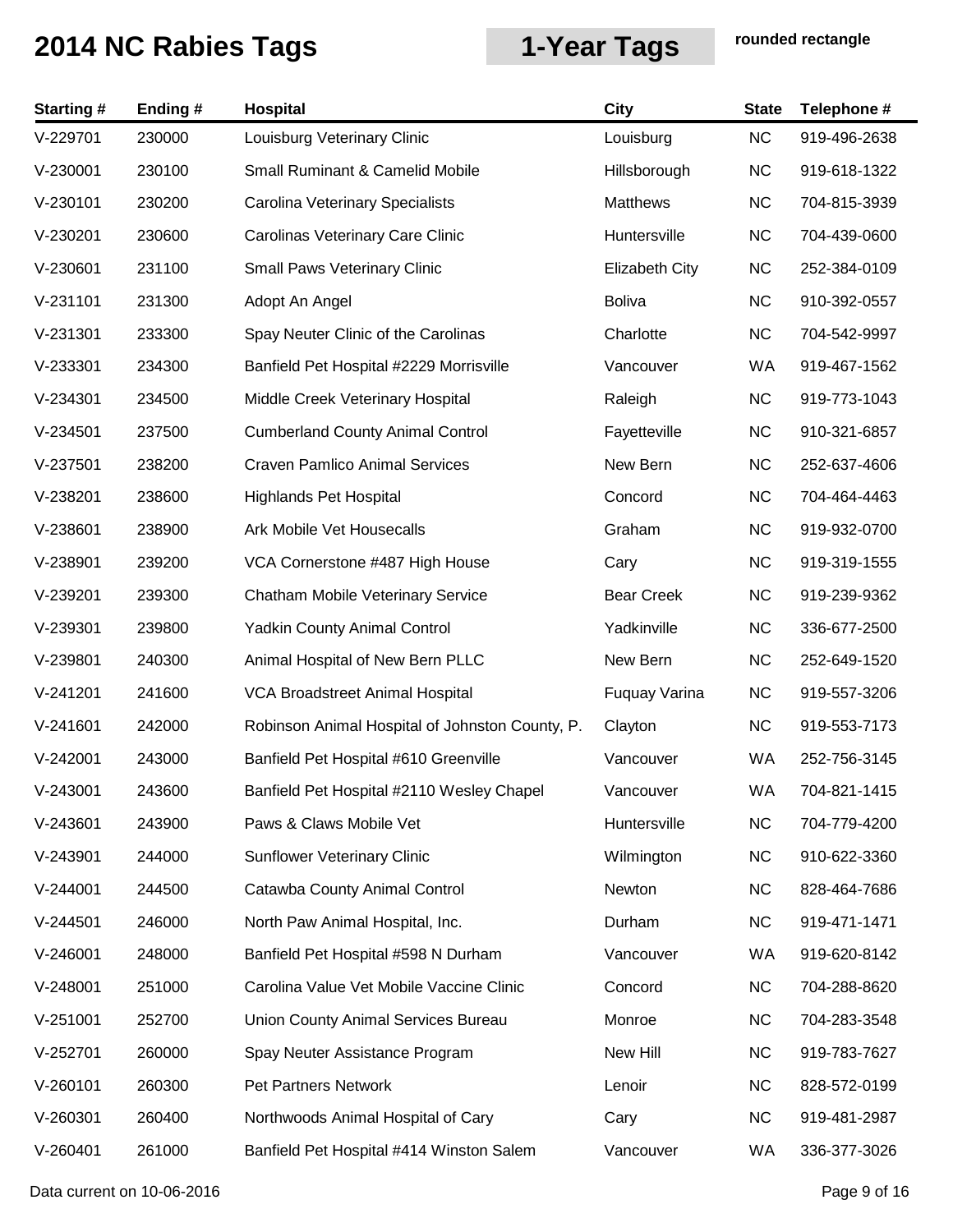| <b>Starting#</b> | Ending # | Hospital                                       | <b>City</b>        | <b>State</b> | Telephone #  |
|------------------|----------|------------------------------------------------|--------------------|--------------|--------------|
| $V-261001$       | 267000   | Wake County Animal Care & Control              | Raleigh            | <b>NC</b>    | 919-212-7387 |
| V-267001         | 270000   | Burlington Animal Shelter/Adoption Center      | <b>Haw River</b>   | <b>NC</b>    | 336-578-0343 |
| V-270001         | 271000   | <b>Carteret County Humane Society</b>          | Newport            | <b>NC</b>    | 252-247-7744 |
| $V-271001$       | 274000   | Pender Co Animal Shelter                       | <b>Burgaw</b>      | <b>NC</b>    | 910-259-1484 |
| $V-274001$       | 275500   | Bowman Animal Clinic, Inc.                     | Raleigh            | <b>NC</b>    | 919-847-6216 |
| $V-275501$       | 275700   | Shiloh Animal Hospital                         | Morrisville        | <b>NC</b>    | 919-825-1000 |
| $V-275701$       | 275900   | Close Calls, PLLC                              | Raleigh            | <b>NC</b>    | 919-749-3590 |
| $V-275901$       | 276000   | Paws At Your Doorstep Mobile Vet Service       | Cary               | <b>NC</b>    | 919-247-2670 |
| $V-276001$       | 281000   | Planned Pethood Spay & Neuter Clinic           | Greensboro         | <b>NC</b>    | 336-299-3999 |
| $V-281001$       | 282800   | North Wake Animal Hospital                     | <b>Wake Forest</b> | <b>NC</b>    | 919-556-1121 |
| V-282801         | 283000   | Downtown Mobile Vet Service-RELOCATED          | Raleigh            | <b>NC</b>    | 919-917-8312 |
| $V-283001$       | 286000   | Vets for Pets                                  | Dunn               | <b>NC</b>    | 910-892-3540 |
| $V-286001$       | 288000   | SPCA of the Triad                              | Greensboro         | <b>NC</b>    | 336-375-3222 |
| V-288001         | 291000   | Humane Society Charlotte Spay&Neuter Clinic-To | Charlotte          | <b>NC</b>    | 704-494-7707 |
| V-291001         | 293000   | Durham Sheriff's Office Animal Services        | Durham             | <b>NC</b>    | 919-560-0630 |
| $V-293001$       | 293200   | Heart and Hand Vet Hospital                    | Charlotte          | <b>NC</b>    | 704-573-2744 |
| V-293201         | 293500   | <b>Quality Care Animal Hospital</b>            | Four Oaks          | <b>NC</b>    | 919-963-3044 |
| $V-293501$       | 294500   | Banfield Pet Hospital #600 S Durham            | Vancouver          | WA           | 919-402-8801 |
| $V-294501$       | 295500   | Banfield Pet Hospital #2347 Charlotte-IKEA     | Vancouver          | WA           | 704-596-6224 |
| $V-295501$       | 295800   | <b>Bridges Mobile Services</b>                 | Grover             | <b>NC</b>    | 704-937-3300 |
| V-295801         | 295900   | Iron Will Mobile Veterinary Services           | Chapel Hill        | <b>NC</b>    | 336-263-8127 |
| $V-295901$       | 296000   | Maple Veterinary Mobile Services               | Monroe             | <b>NC</b>    | 704-635-7788 |
| $V-296001$       | 300300   | Charlotte-Mecklenburg Animal Care & Control    | Charlotte          | <b>NC</b>    | 704-336-6695 |
| $V-300301$       | 300400   | <b>Bullock Animal Clinic</b>                   | New Bern           | <b>NC</b>    | 252-637-6161 |
| V-300401         | 300500   | Healthy Paws Animal Hospital @ Briar Creek     | <b>Wake Forest</b> | <b>NC</b>    | 919-785-9410 |
| $V-300501$       | 301000   | Fix A Friend Spay Neuter Clinic                | Winnebo            | <b>NC</b>    | 910-253-8161 |
| $V-301001$       | 303500   | Humane Society of Charlotte Spay&Neuter-Byrum  | Charlotte          | <b>NC</b>    | 704-494-7707 |
| $V-304001$       | 304200   | <b>Martin County Animal Control</b>            | Williamston        | <b>NC</b>    | 252-661-3493 |
| $V-304201$       | 304300   | Anderson Creek Mobile Veterinary Services      | Spring Lake        | <b>NC</b>    | 910-603-5037 |
| $V-304301$       | 304400   | Unifour Mobile Vet Service                     | Lenior             | <b>NC</b>    | 828-750-4577 |
| $V-304401$       | 304500   | Carolina Vetererinary Specialist Referral      | Greensboro         | <b>NC</b>    | 336-632-0605 |
| $V-304501$       | 304700   | <b>Bladen County Animal Control</b>            | Elizabethtown      | <b>NC</b>    | 910-862-6918 |

Data current on 10-06-2016 **Page 10 of 16**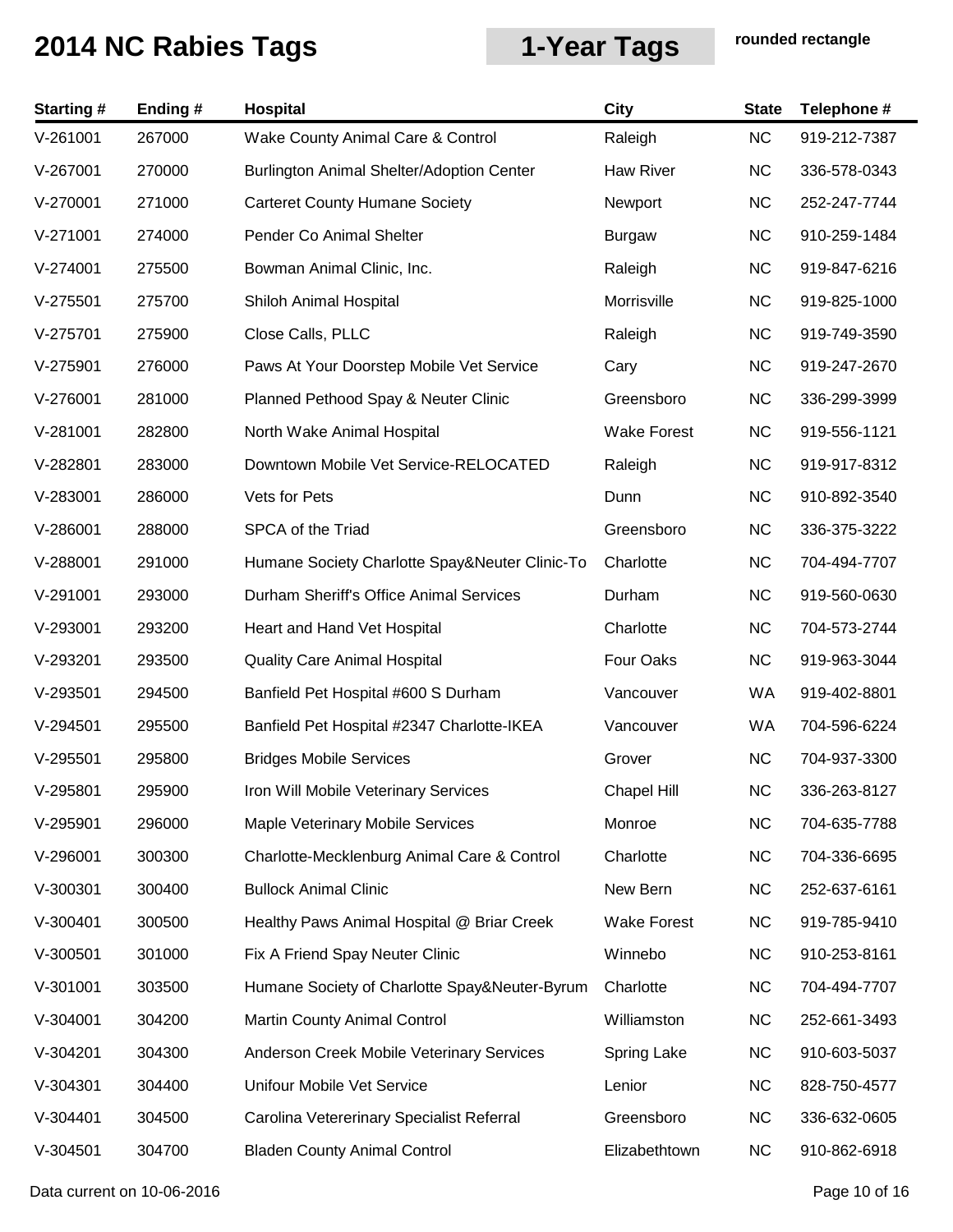| <b>Starting#</b> | Ending# | <b>Hospital</b>                                 | <b>City</b>           | <b>State</b> | Telephone #  |
|------------------|---------|-------------------------------------------------|-----------------------|--------------|--------------|
| V-304701         | 305100  | CLOSED BRUNSWICK Cty-Companion Animal H         | Shallotte             | <b>NC</b>    | 910-754-7282 |
| $V-305101$       | 305300  | <b>Oriental Pet Clinic</b>                      | Oriental              | <b>NC</b>    | 252-249-2775 |
| $V-305301$       | 305300  | <b>Western Wake Veterinary Service</b>          | Apex                  | <b>NC</b>    | 919-362-1344 |
| $V-305501$       | 306200  | Academy Veterinary Hospital-Durham, Inc.        | Durham                | <b>NC</b>    | 919-688-6628 |
| V-306201         | 306400  | James Landing Veterinary Hospital               | Jamestown             | <b>NC</b>    | 336-852-9800 |
| V-306401         | 306800  | <b>Central Animal Hospital</b>                  | Fayetteville          | <b>NC</b>    | 910-484-5104 |
| V-306801         | 306900  | Mobile Equine & House Call Service              | Charlotte             | <b>NC</b>    | 704-541-3966 |
| V-306901         | 307000  | Phillips Animal Medical Hospital                | Gastonia              | <b>NC</b>    | 704-867-3514 |
| V-307001         | 310000  | Guilford Co Env Health                          | Greensboro            | <b>NC</b>    | 336-641-4459 |
| V-310001         | 311000  | Harmony Heights Animal Hospital                 | Yadkinville           | <b>NC</b>    | 336-679-8818 |
| V-311001         | 311300  | <b>Beaufort County Animal Control</b>           | Washington            | <b>NC</b>    | 252-946-4517 |
| $V-311301$       | 311500  | Banfield Pet Hospital #2247 Sanford             | Vancouver             | WA           | 919-774-6428 |
| $V-311501$       | 311600  | The Kindness Mobile Spay-Neuter Clinic          | Maysville             | <b>NC</b>    | 252-422-6770 |
| $V-311601$       | 311700  | Atlas Mobile Veterinary Service                 | Pisgah Forest         | <b>NC</b>    | 828-702-7306 |
| V-311701         | 311800  | Holmes Mobile Veterinary Service                | Valle Crucis          | <b>NC</b>    | 828-266-3959 |
| V-311801         | 311900  | Lake Norman Equine Clinic/Twin Oaks Equine Cli  | Mt. Ulla              | <b>NC</b>    | 704-278-3939 |
| V-311901         | 312000  | Pleasant Garden Veterinary Hospital             | Greensboro            | <b>NC</b>    | 336-676-8387 |
| V-312001         | 312300  | Rocky Creek Veterinary Service, P.A.            | Olin                  | <b>NC</b>    | 704-546-2210 |
| $V-312301$       | 312400  | Dogwood Equine Clinic                           | <b>Southern Pines</b> | <b>NC</b>    | 910-245-2211 |
| $V-312501$       | 312600  | Shaw Mobile Veterinary Practice                 | Sanford               | <b>NC</b>    | 919-775-5522 |
| V-312601         | 312900  | Banfield Pet Hospital #2288 Statesville         | Vancouver             | WA           | 704-878-8849 |
| V-312901         | 313000  | Four Paws Animal Clinic, Inc.                   | <b>Chapel Hill</b>    | <b>NC</b>    | 919-942-1788 |
| V-313001         | 313100  | Dr. Timothy Sloan                               | New Bern              | <b>NC</b>    | 252-617-9167 |
| V-313101         | 313400  | <b>Richmond County Animal Shelter</b>           | Rockingham            | <b>NC</b>    | 910-997-8211 |
| $V-313401$       | 313500  | <b>Tyrrell County Animal Control</b>            | Columbia              | <b>NC</b>    | 252-766-0033 |
| $V-313501$       | 314500  | Dr. Ralph Houser                                | Pittsboro             | <b>NC</b>    | 336-376-8134 |
| V-314001         | 315100  | Banfield Pet Hospital #594 E. Millbrook-Raleigh | Vancouver             | WA           | 919-790-8337 |
| $V-315601$       | 316301  | Harmony Animal Hospital                         | Apex                  | <b>NC</b>    | 919-303-3456 |
| V-316401         | 317000  | <b>Stokes County Animal Control</b>             | Germantown            | <b>NC</b>    | 336-994-2788 |
| V-317001         | 317500  | Banfield Pet Hospital #1509 Charlotte           | Vancouver             | WA           | 704-583-9440 |
| $V-317501$       | 318500  | Banfield Pet Hospital #1510 Charlotte-Perimeter | Vancouver             | WA           | 704-599-2957 |
| $V-318501$       | 319000  | Randolph County Animal Control                  | Asheboro              | <b>NC</b>    | 336-683-8235 |

Data current on 10-06-2016 **Page 11 of 16**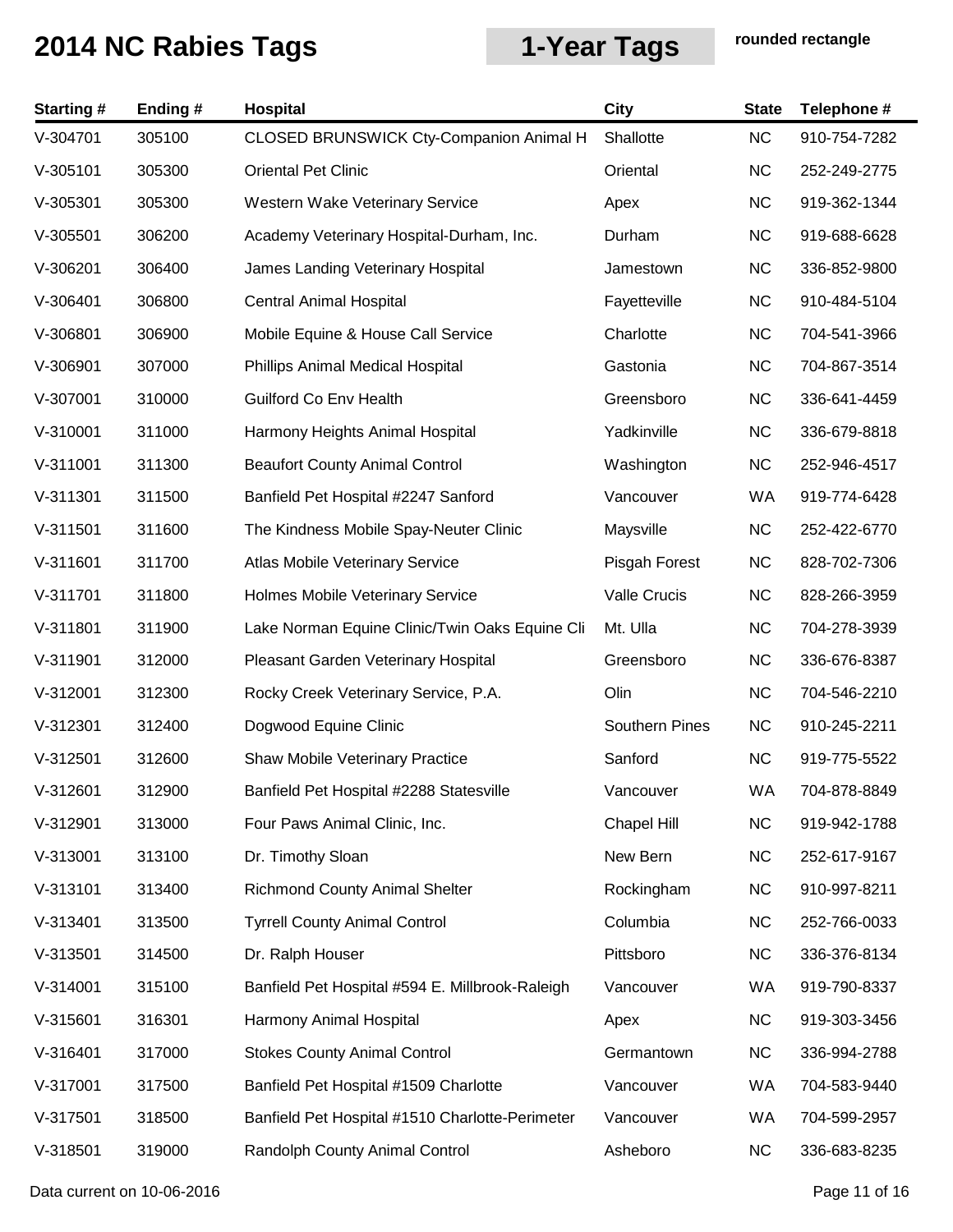| <b>Starting#</b> | Ending# | <b>Hospital</b>                               | <b>City</b>        | <b>State</b> | Telephone #  |
|------------------|---------|-----------------------------------------------|--------------------|--------------|--------------|
| V-319001         | 319200  | <b>Rottweiler Hearts Rescue</b>               | Apex               | <b>NC</b>    | 919-282-6169 |
| V-319201         | 319400  | Dr Ivey Smith Mobile Vet                      | Snow Hill          | <b>NC</b>    | 252-714-9581 |
| V-319401         | 319500  | Carolina Pet Rescue                           | Durham             | <b>NC</b>    | 919-225-7331 |
| $V-319501$       | 320000  | <b>Cary Animal Control</b>                    | Cary               | <b>NC</b>    | 919-319-4517 |
| V-320001         | 320600  | Rowan County Animal Control/Shelter           | Salisbury          | <b>NC</b>    | 704-216-7768 |
| V-320601         | 320700  | Davie County Animal Services                  | Mocksville         | <b>NC</b>    | 336-751-0227 |
| V-320701         | 320900  | Avian & Exotic Animal Care                    | Raleigh            | <b>NC</b>    | 919-844-9166 |
| V-320901         | 321000  | Dr. Elizabeth Herring                         | Harrells           | <b>NC</b>    | 910-990-1631 |
| $V-321001$       | 322500  | Steele Creek Animal Hospital, Inc.            | Charlotte          | <b>NC</b>    | 704-588-4400 |
| $V-322501$       | 324000  | Four Paws Veterinary Hospital                 | Southport          | NC           | 910-457-7387 |
| $V-324001$       | 325000  | Banfield Pet Hospital #2374 Six Forks         | Vancouver          | WA           | 919-847-1064 |
| $V-325001$       | 326000  | <b>Franklin County Animal Control</b>         | Louisburg          | NC           | 919-496-3032 |
| V-326001         | 327300  | Banfield Pet Hospital #1413 Burlington        | Vancouver          | WA           | 336-524-9106 |
| $V-327301$       | 328500  | Wake Forest Animal Hospital                   | <b>Wake Forest</b> | <b>NC</b>    | 919-556-1000 |
| $V-328501$       | 330100  | Banfield Pet Hospital #5029 Cary Stonebridge  | Vancouver          | WA           | 919-387-5976 |
| $V-330101$       | 330400  | Banfield Pet Hospital #1392 Aberdeen          | Vancouver          | WA           | 910-692-4931 |
| $V-330401$       | 330500  | Veterinary Spec Hospital of the Carolinas     | Cary               | <b>NC</b>    | 919-233-4911 |
| V-331001         | 331500  | Guilford-Jamestown Veterinary Hospital        | Greensboro         | <b>NC</b>    | 336-852-0200 |
| $V-331501$       | 332000  | Ambassador Mobile Veterinarian Service        | Greensboro         | <b>NC</b>    | 336-379-1227 |
| V-332001         | 332500  | <b>Broadway Veterinary Hospital</b>           | Durham             | <b>NC</b>    | 919-973-0292 |
| $V-332501$       | 333000  | <b>Cotswold Animal Hospital</b>               | Charlotte          | NC.          | 704-365-3787 |
| $V-333001$       | 333500  | <b>PAWS of Hertford County</b>                | Murfeesboro        | <b>NC</b>    | 252-642-7297 |
| $V-333501$       | 331000  | North Wayne Animal Hospital                   | Pikeville          | <b>NC</b>    | 919-242-6044 |
| $V-333501$       | 334700  | Mitchell County Animal Rescue Shelter         | Spruce Pine        | NC           | 828-765-6952 |
| V-334701         | 336000  | Banfield Pet Hospital #1140 High Point        | Vancouver          | WA           | 336-884-4035 |
| $V-335901$       | 356000  | <b>Healing Springs Animal Hospital</b>        | Galax              | VA           | 276-236-5103 |
| $V-336001$       | 339000  | Pender Co Animal Shelter                      | <b>Burgaw</b>      | <b>NC</b>    | 910-259-1484 |
| V-339001         | 339100  | <b>Custom Care Mobile Veterinary Services</b> | Winston-Salem      | <b>NC</b>    | 205-223-9699 |
| V-339101         | 339200  | Dr. Keiya Scott                               | Winston-Salem      | <b>NC</b>    | 336-575-5428 |
| V-339201         | 339300  | East West Mobile Vet Practice                 | Aberdeen           | <b>NC</b>    | 910-944-3540 |
| $V-339301$       | 339500  | <b>Bladen County Animal Control</b>           | Elizabethtown      | <b>NC</b>    | 910-862-6918 |
| V-339501         | 334000  | Fix A Friend Spay Neuter Clinic               | Winnebo            | <b>NC</b>    | 910-253-8161 |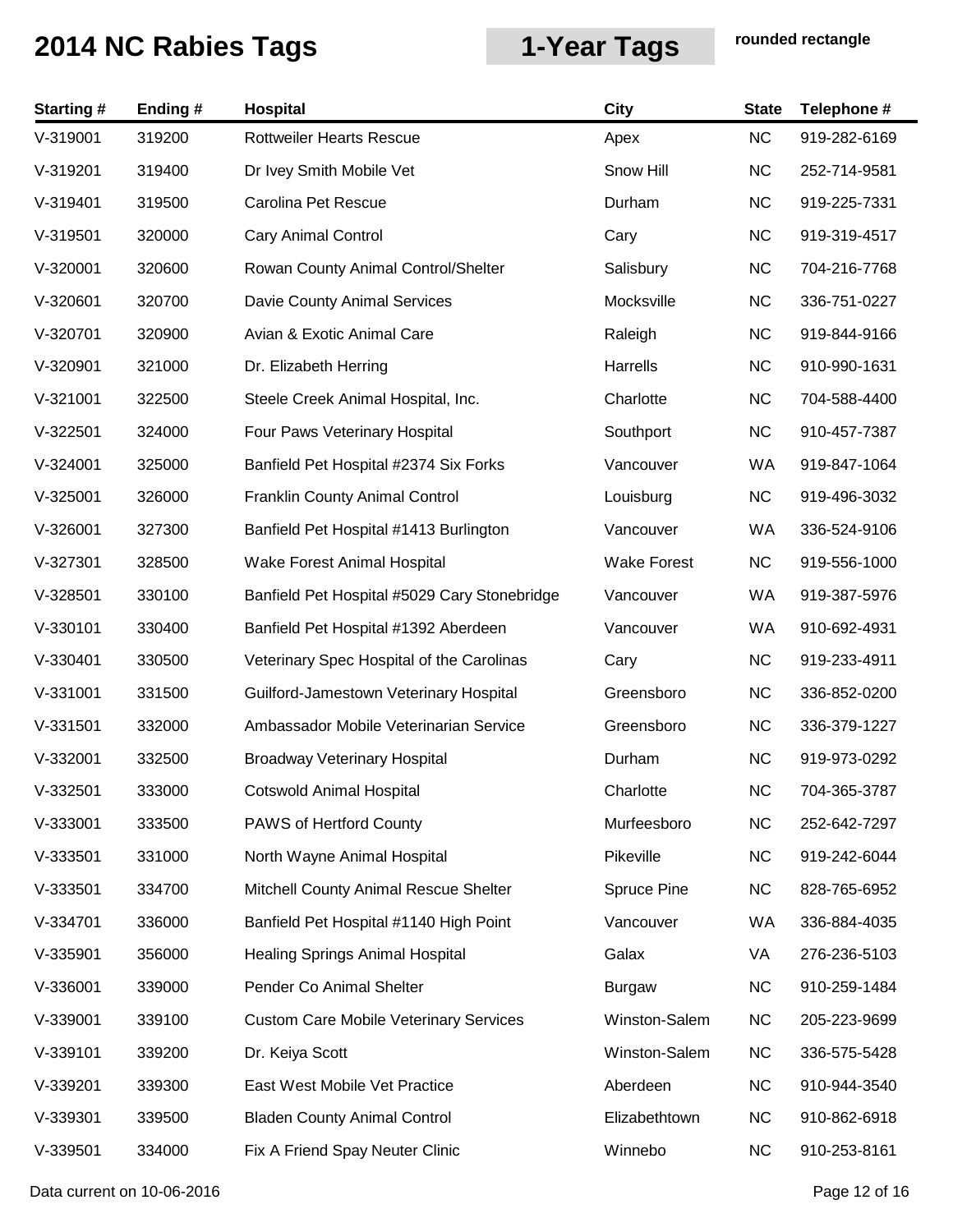| <b>Starting#</b> | Ending# | <b>Hospital</b>                               | <b>City</b>          | <b>State</b> | Telephone #  |
|------------------|---------|-----------------------------------------------|----------------------|--------------|--------------|
| $V-340001$       | 340100  | Dr. Quincy Hawley                             | Fayetteville         | <b>NC</b>    | 919-691-3694 |
| $V-340101$       | 340300  | Banfield Pet Hospital #2213 at Ramsey         | Vancouver            | WA           | 910-884-1206 |
| $V-340301$       | 340400  | Frenzel's Mobile Vet Clinic                   | Mebane               | NC           | 336-694-6688 |
| $V-340401$       | 340700  | <b>TriCounty Animal Shelter</b>               | Tyner                | <b>NC</b>    | 252-221-8514 |
| V-340701         | 340800  | <b>Bayshore Animal Hospital PLLC</b>          | Jacksonville         | <b>NC</b>    | 910-939-5298 |
| V-340801         | 341000  | Pampered Pets Mobile Veterinary Services      | Wadesboro            | <b>NC</b>    | 704-465-2307 |
| $V-341001$       | 343000  | Carolina Value Vet Mobile Vaccine Clinic      | Concord              | <b>NC</b>    | 704-288-8620 |
| $V-343001$       | 343100  | Catawba County Animal Control                 | Newton               | <b>NC</b>    | 828-464-7686 |
| $V-343101$       | 343200  | Homeward Bound Mobile Vet Service             | Raleigh              | NC           | 919-847-2500 |
| $V-343201$       | 343300  | 70 West Veterinary Hospital                   | Havelock             | <b>NC</b>    | 252-447-9525 |
| $V-343301$       | 343500  | Banfield Pet Hospital #1509 Charlotte         | Vancouver            | WA           | 704-583-9440 |
| $V-343501$       | 344000  | Banfield Pet Hospital #418 Hickory            | Vancouver            | WA           | 828-261-0356 |
| $V-344001$       | 345400  | Swain County Health Department                | <b>Bryson City</b>   | <b>NC</b>    | 828-488-3198 |
| $V-345501$       | 347000  | <b>Cherokee County Health Department</b>      | Murphy               | <b>NC</b>    | 828-837-7486 |
| V-347001         | 347700  | SPCA of the Triad                             | Greensboro           | <b>NC</b>    | 336-375-3222 |
| V-347701         | 347800  | <b>Lincoln County Animal Services</b>         | Lincolnton           | <b>NC</b>    | 704-736-4125 |
| V-347801         | 348000  | Frenzel's Mobile Vet Clinic                   | Mebane               | <b>NC</b>    | 336-694-6688 |
| $V-348001$       | 349000  | Fix A Friend Spay Neuter Clinic               | Winnebo              | <b>NC</b>    | 910-253-8161 |
| $V-349001$       | 349200  | <b>Quality Care Animal Hospital</b>           | Four Oaks            | <b>NC</b>    | 919-963-3044 |
| V-349201         | 349300  | Dr. Monty C. Freshwater                       | Mebane               | <b>NC</b>    | 919-649-0796 |
| $V - 349301$     | 350000  | <b>Carteret County Animal Control</b>         | Morehead City        | NC.          | 252-728-8585 |
| $V-350001$       | 350100  | <b>Bullock Animal Clinic</b>                  | New Bern             | <b>NC</b>    | 252-637-6161 |
| $V-350101$       | 350200  | Four Paws Animal Clinic, Inc.                 | Chapel Hill          | NC           | 919-942-1788 |
| $V-350210$       | 351000  | <b>Gaston County Animal Control</b>           | Dallas               | <b>NC</b>    | 704-922-9716 |
| $V-351001$       | 352600  | Carrboro Plaza Veterinary Clinic, PA          | Carrboro             | <b>NC</b>    | 919-929-0031 |
| $V-352801$       | 353500  | Wilmington Animal Health Care                 | Wilmington           | <b>NC</b>    | 910-791-7101 |
| $V-353501$       | 355200  | Dr P J Boatwright                             | <b>Brevard</b>       | <b>NC</b>    | 828-885-2080 |
| $V-355201$       | 355500  | Animal Hospital of Whiteville                 | Whiteville           | <b>NC</b>    | 910-642-3221 |
| $V-355501$       | 355600  | <b>Faithful Friends Animal Santuary</b>       | Salisbury            | <b>NC</b>    | 336-782-6197 |
| $V-355601$       | 355700  | Dr. Wrenn Mathis                              | Clinton              | <b>NC</b>    | 910-385-4873 |
| $V-355701$       | 355800  | Lewisville Mobile Holistic Veterinary Service | Pfafftown            | <b>NC</b>    | 336-671-8577 |
| $V-355801$       | 355900  | Uncommon Creatures Mobile Vet Service         | <b>Winston Salem</b> | <b>NC</b>    | 704-603-7520 |

Data current on 10-06-2016 **Page 13 of 16**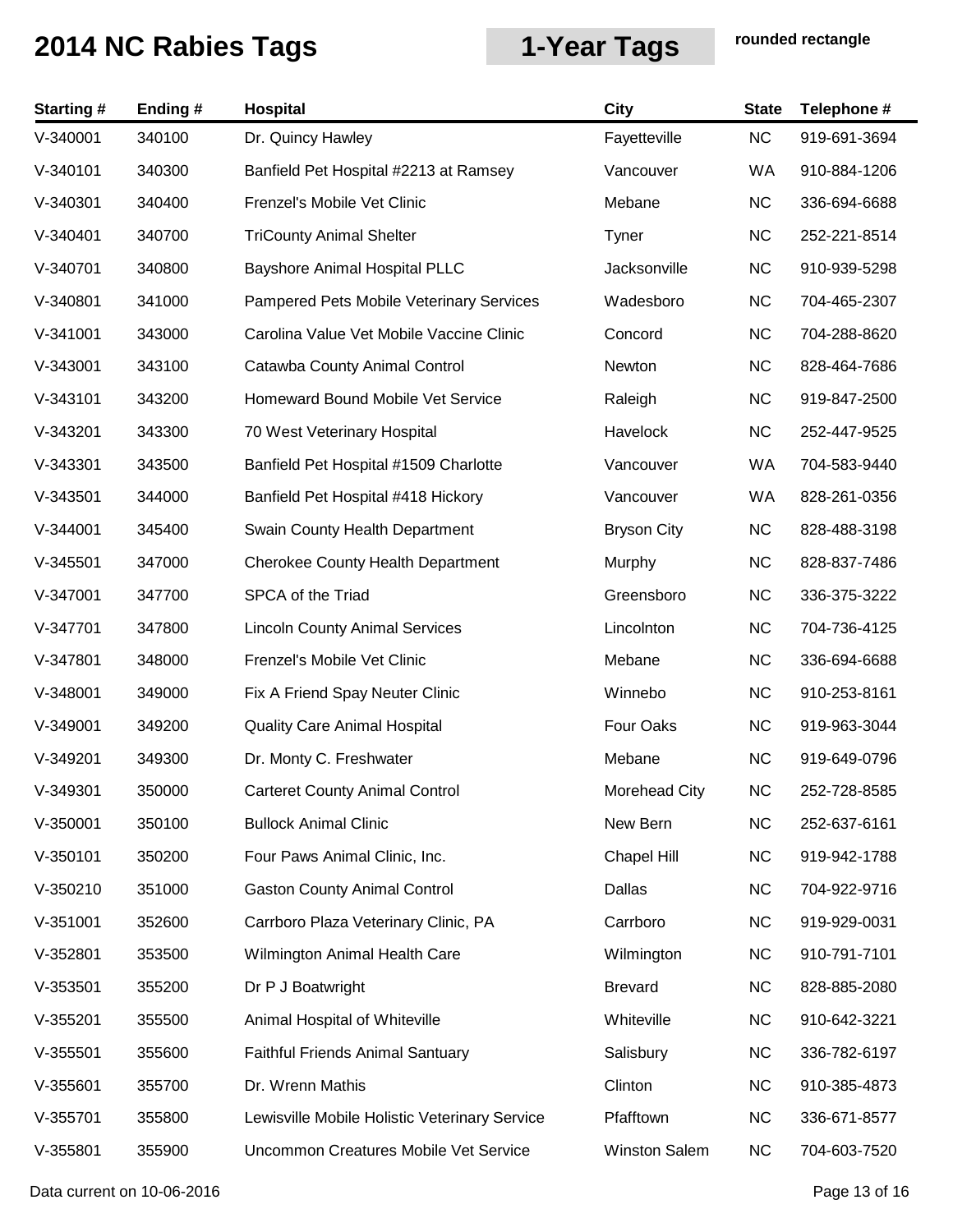| <b>Starting#</b> | Ending# | Hospital                                   | <b>City</b>    | <b>State</b> | Telephone #  |
|------------------|---------|--------------------------------------------|----------------|--------------|--------------|
| $V-356001$       | 359000  | Carolina Value Vet Mobile Vaccine Clinic   | Concord        | <b>NC</b>    | 704-288-8620 |
| $V-359001$       | 359100  | Animal Emergency Clinic of Cary            | Cary           | <b>NC</b>    | 919-462-8989 |
| $V-359101$       | 359200  | Spay 2 Save Mobile Clinic                  | Morehead City  | <b>NC</b>    | 252-622-2373 |
| V-359201         | 359500  | Banfield Pet Hospital #5034 Strickland     | Vancouver      | WA           | 919-870-4908 |
| $V-359501$       | 359800  | <b>Currituck SPCA</b>                      | Maple          | <b>NC</b>    | 252-453-4440 |
| V-359801         | 360000  | Martin County Animal Control               | Williamston    | <b>NC</b>    | 252-661-3493 |
| V-360001         | 360500  | Banfield Pet Hospital #597 Garner          | Vancouver      | WA           | 919-661-1926 |
| V-360501         | 360700  | Sampson County Animal Shelter              | Clinton        | <b>NC</b>    | 910-592-8493 |
| V-360701         | 360800  | <b>Highlands Pet Hospital</b>              | Concord        | <b>NC</b>    | 704-464-4463 |
| V-360801         | 361000  | Spay 2 Save Mobile Clinic                  | Morehead City  | <b>NC</b>    | 252-622-2373 |
| V-361001         | 361300  | <b>Transylvania County Animal Services</b> | <b>Brevard</b> | <b>NC</b>    | 828-883-3713 |
| V-361301         | 361500  | Hampstead Animal Hospital                  | Hampstead      | <b>NC</b>    | 910-270-4838 |
| $V-361501$       | 361600  | Dr. Cheryl Maithein                        | Charlotte      | <b>NC</b>    | 704-315-7156 |
| $V-361601$       | 361900  | Bear Creek Mobile Vet Service              | Albermarle     | <b>NC</b>    | 704-986-0000 |
| V-361901         | 362000  | Ashe County Animal Control                 | Crumpler       | <b>NC</b>    | 336-982-4060 |
| V-362001         | 362500  | Banfield Pet Hospital #5042 Creedmoor      | Vancouver      | WA           | 919-847-3548 |
| V-362501         | 362800  | Long Animal Hospital                       | Charlotte      | <b>NC</b>    | 704-523-2996 |
| V-362801         | 363100  | Banfield Pet Hospital #1392 Aberdeen       | Vancouver      | WA           | 910-692-4931 |
| V-363101         | 363200  | Phillips Animal Medical Hospital           | Gastonia       | <b>NC</b>    | 704-867-3514 |
| V-363201         | 363600  | <b>Lincoln County Animal Services</b>      | Lincolnton     | <b>NC</b>    | 704-736-4125 |
| V-363601         | 363800  | Riverbend Swine Consulting, PC             | Goldsboro      | <b>NC</b>    | 919-731-3002 |
| V-363801         | 363900  | Moyock Animal Hospital                     | Moyock         | <b>NC</b>    | 252-435-2250 |
| V-363901         | 364000  | PAWS of Hertford County                    | Murfeesboro    | <b>NC</b>    | 252-642-7297 |
| $V-364001$       | 364100  | <b>Beaufort County Animal Control</b>      | Washington     | <b>NC</b>    | 252-946-4517 |
| $V-364101$       | 364200  | St. Francis Animal Hospital                | Durham         | <b>NC</b>    | 919-286-2727 |
| $V-364201$       | 364500  | <b>Richmond County Animal Shelter</b>      | Rockingham     | <b>NC</b>    | 910-997-8211 |
| $V-364501$       | 364600  | Creekside Mobile Veterinary Service        | Wendell        | <b>NC</b>    | 770-826-3200 |
| $V-364601$       | 364700  | <b>Cotswold Animal Hospital</b>            | Charlotte      | <b>NC</b>    | 704-365-3787 |
| V-364701         | 364900  | Animal Hospital of Mebane                  | Mebane         | <b>NC</b>    | 919-304-1600 |
| V-364901         | 365500  | Rowan County Animal Control/Shelter        | Salisbury      | <b>NC</b>    | 704-216-7768 |
| $V-365501$       | 366000  | <b>Rutherford Veterinary Hospital</b>      | Rutherfordton  | <b>NC</b>    | 828-286-9335 |
| V-366001         | 367600  | <b>Granville Co Animal Control</b>         | Oxford         | <b>NC</b>    | 919-693-6749 |

Data current on 10-06-2016 **Page 14 of 16**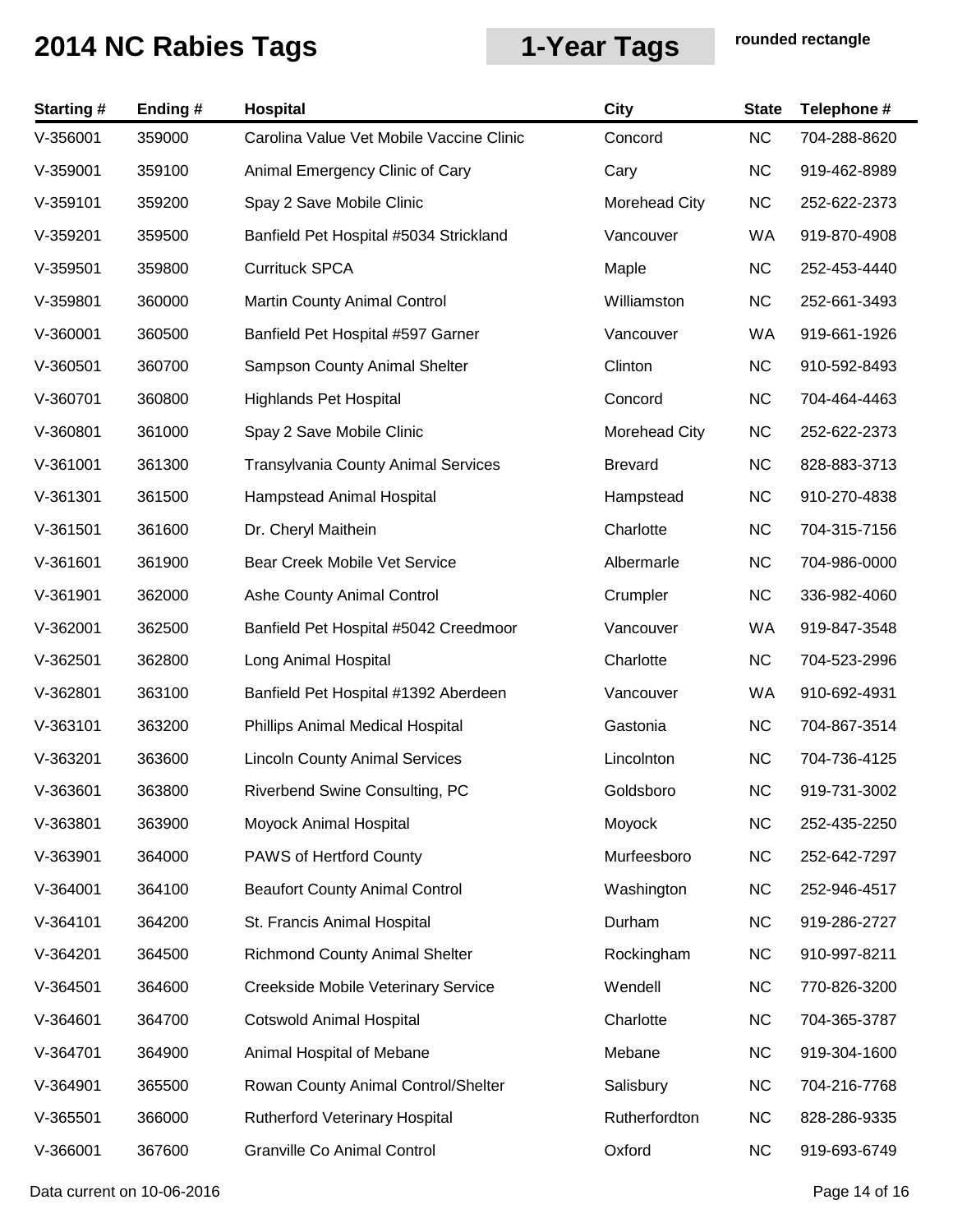| <b>Starting#</b> | Ending# | Hospital                                       | <b>City</b>           | <b>State</b> | Telephone #  |
|------------------|---------|------------------------------------------------|-----------------------|--------------|--------------|
| V-367601         | 367800  | Local Mobile Veterinary Practice               | Durham                | <b>NC</b>    | 919-219-4919 |
| V-367801         | 367900  | Large Animal Medicine and Surgery, P.A.        | Salisbury             | <b>NC</b>    | 704-637-0546 |
| V-367901         | 368000  | Frenzel's Mobile Vet Clinic                    | Mebane                | <b>NC</b>    | 336-694-6688 |
| V-368001         | 369200  | SPCA of Northeastern NC                        | <b>Elizabeth City</b> | <b>NC</b>    | 252-338-5222 |
| V-369201         | 370000  | <b>Macon County Animal Control</b>             | Franklin              | <b>NC</b>    | 828-349-2490 |
| V-370001         | 371000  | Port City Animal Hospital                      | Wilmington            | <b>NC</b>    | 910-452-4093 |
| V-371001         | 371200  | College Road Animal Hospital                   | Wilmington            | <b>NC</b>    | 910-395-6555 |
| $V-371101$       | 371200  | Animal Emergency Hospital & Urgent Care        | Raleigh               | <b>NC</b>    | 919-781-5145 |
| $V-371201$       | 371400  | <b>Chatham County Animal Control</b>           | Pittsboro             | <b>NC</b>    | 919-542-7203 |
| $V-371401$       | 371500  | <b>Hyde County Animal Services</b>             | Fairfield             | <b>NC</b>    | 252-542-0820 |
| $V-371501$       | 371600  | Whiskers and Paws Veterinary Wellness Clinic   | Concord               | <b>NC</b>    | 704-213-1403 |
| V-371601         | 371800  | Banfield Pet Hospital #2213 at Ramsey          | Vancouver             | WA           | 910-884-1206 |
| V-371801         | 371900  | Benson Animal Hospital, P.A.                   | Benson                | <b>NC</b>    | 919-894-1887 |
| V-371901         | 372000  | Dr. Julie Pomerantz                            | Castalia              | <b>NC</b>    | 919-727-2065 |
| V-372001         | 373500  | Humane Society Charlotte Spay&Neuter Clinic-To | Charlotte             | <b>NC</b>    | 704-494-7707 |
| $V-373501$       | 375500  | Wake County Animal Care & Control              | Raleigh               | <b>NC</b>    | 919-212-7387 |
| $V-375501$       | 376100  | Spay 2 Save Mobile Clinic                      | Morehead City         | <b>NC</b>    | 252-622-2373 |
| V-376101         | 376400  | Vance County Animal Shelter                    | Henderson             | <b>NC</b>    | 252-492-3136 |
| V-376401         | 376500  | James Landing Veterinary Hospital              | Jamestown             | <b>NC</b>    | 336-852-9800 |
| $V-376501$       | 377000  | Fix A Friend Spay Neuter Clinic                | Winnebo               | <b>NC</b>    | 910-253-8161 |
| V-377001         | 377300  | <b>Carteret County Animal Control</b>          | Morehead City         | <b>NC</b>    | 252-728-8585 |
| $V-377301$       | 377600  | <b>Bladen County Animal Control</b>            | Elizabethtown         | <b>NC</b>    | 910-862-6918 |
| V-377601         | 377800  | Warsaw Animal Hospital                         | Warsaw                | <b>NC</b>    | 910-293-3348 |
| V-377801         | 377900  | Banfield Pet Hospital #1508 Concord            | Vancouver             | WA           | 704-782-3921 |
| V-377901         | 378000  | Academy Veterinary Hospital-Durham, Inc.       | Durham                | <b>NC</b>    | 919-688-6628 |
| V-378001         | 378500  | Randolph County Animal Control                 | Asheboro              | <b>NC</b>    | 336-683-8235 |
| $V-378501$       | 380000  | Planned Pethood Spay & Neuter Clinic           | Greensboro            | <b>NC</b>    | 336-299-3999 |
| V-380001         | 380100  | <b>Tyrrell County Animal Control</b>           | Columbia              | <b>NC</b>    | 252-766-0033 |
| V-380101         | 380300  | <b>Quality Care Animal Hospital</b>            | Four Oaks             | <b>NC</b>    | 919-963-3044 |
| V-380301         | 380400  | <b>Central Carolina Dalmation Club</b>         | Wake forest           | <b>NC</b>    | 919-217-1117 |
| V-380401         | 380500  | Banfield Pet Hospital #2347 Charlotte-IKEA     | Vancouver             | WA           | 704-596-6224 |
| $V-380501$       | 381000  | Animal Center of Moore County                  | Carthage              | <b>NC</b>    | 910-947-2858 |

Data current on 10-06-2016 **Page 15 of 16**